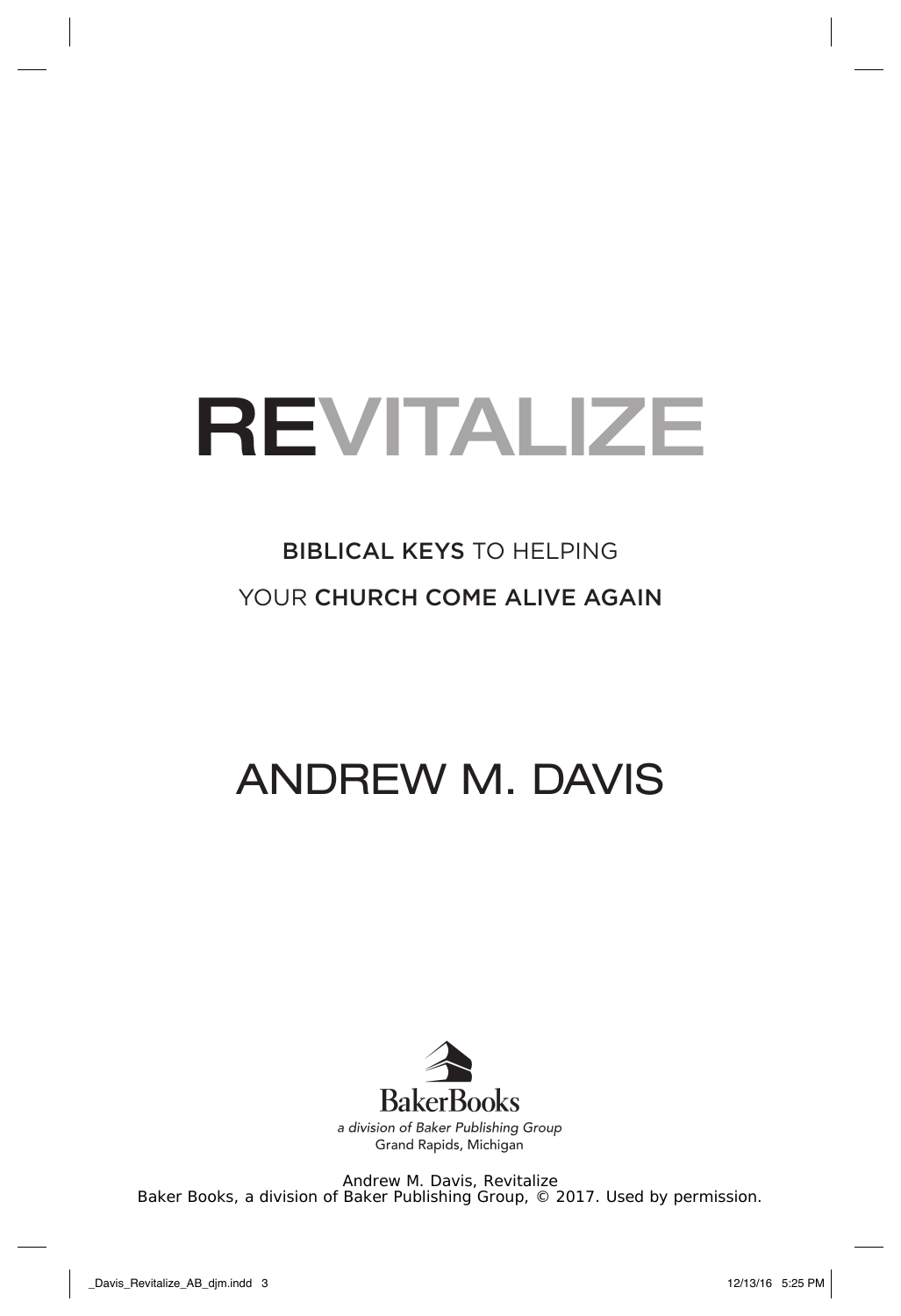© 2017 by Andrew M. Davis

Published by Baker Books a division of Baker Publishing Group P.O. Box 6287, Grand Rapids, MI 49516-6287 [www.bakerbooks.com](http://www.bakerbooks.com)

Printed in the United States of America

All rights reserved. No part of this publication may be reproduced, stored in a retrieval system, or transmitted in any form or by any means—for example, electronic, photocopy, recording—without the prior written permission of the publisher. The only exception is brief quotations in printed reviews.

Library of Congress Cataloging-in-Publication Data is on file at the Library of Congress, Washington, DC.

ISBN 978-0-8010-0750-7

Unless otherwise indicated, Scripture quotations are from The Holy Bible, English Standard Version® (ESV®), copyright © 2001 by Crossway, a publishing ministry of Good News Publishers. Used by permission. All rights reserved. ESV Text Edition: 2011

Scripture quotations labeled KJV are from the King James Version of the Bible.

Scripture quotations labeled NASB are from the New American Standard Bible®, copyright © 1960, 1962, 1963, 1968, 1971, 1972, 1973, 1975, 1977, 1995 by The Lockman Foundation. Used by permission. (www.Lockman.org)

17 18 19 20 21 22 23 7 6 5 4 3 2 1





Andrew M. Davis, Revitalize Baker Books, a division of Baker Publishing Group, © 2017. Used by permission.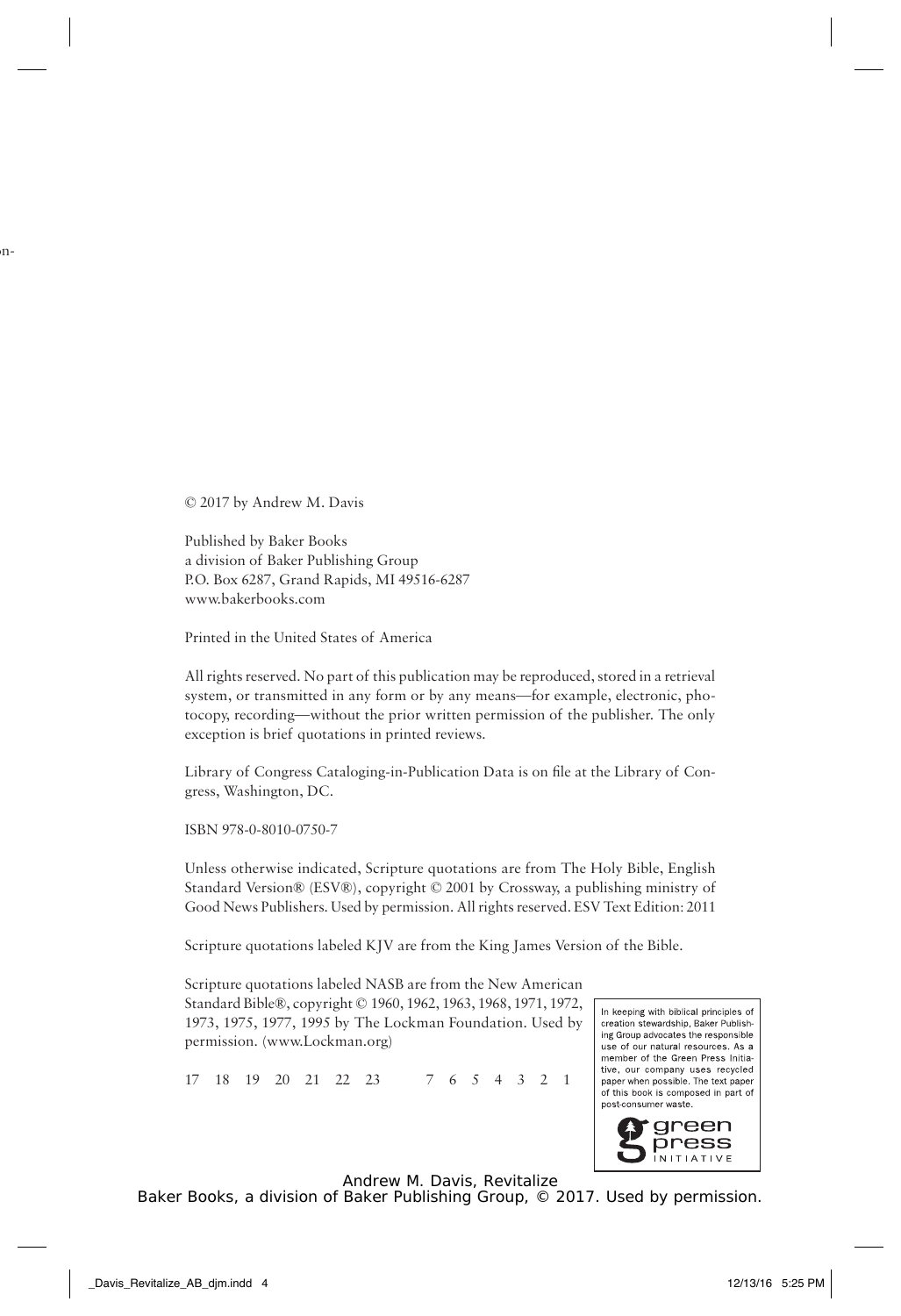To the faithful pastors who preceded me and the godly brothers and sisters who prayed for FBC to be revitalized long before I got here.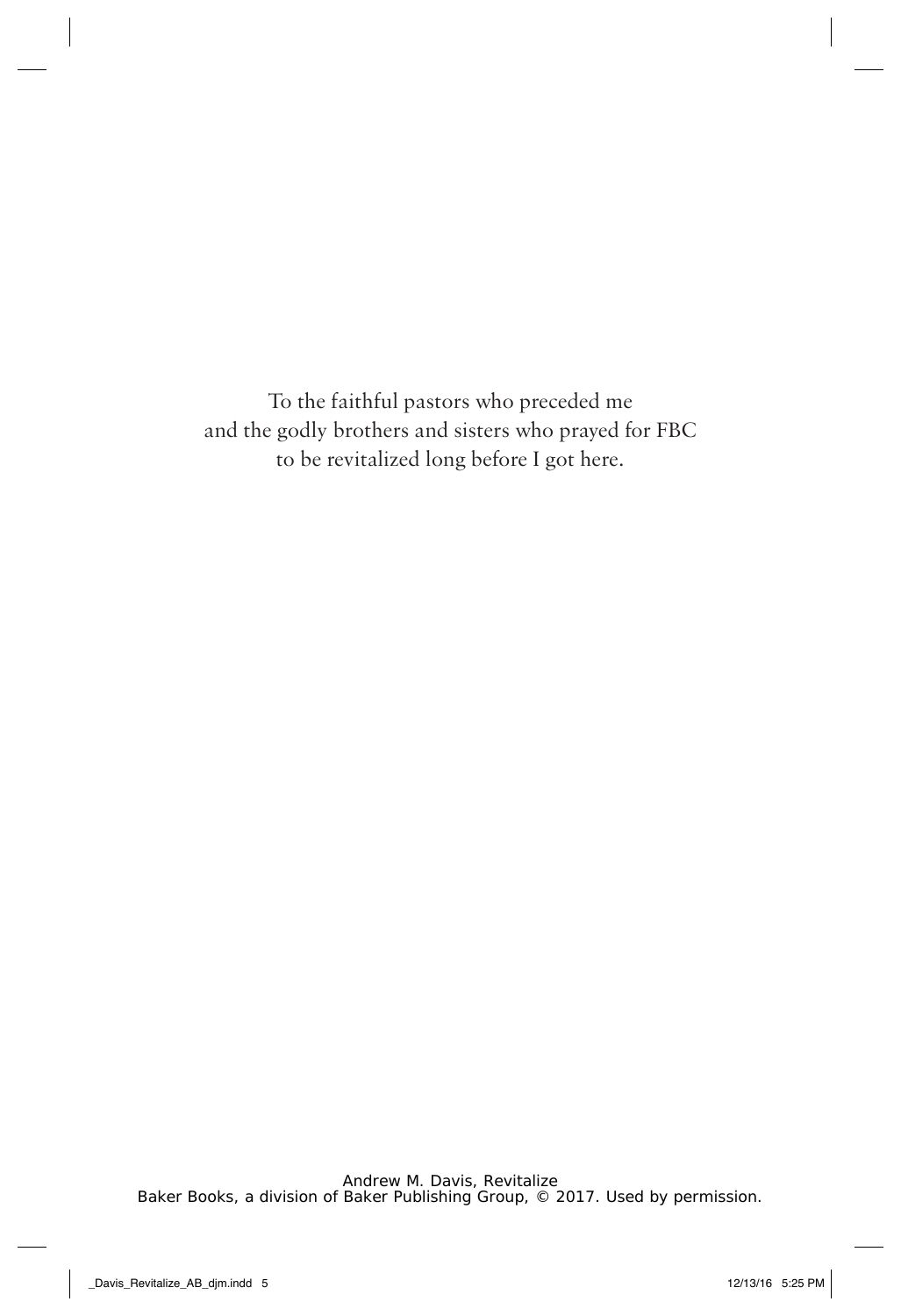# **Contents**

Acknowledgments 9 Foreword by Mark Dever 10

- 1. Eyes of Blazing Fire: *The Zeal of Christ to Revitalize His Church* 13
- 2. God Speaks Life into Dying Churches 29
- 3. Embrace Christ's Ownership of the Church 47
- 4. Be Holy 58
- 5. Rely on God, Not on Yourself 71
- 6. Rely on God's Word, Not on Techniques 78
- 7. Saturate the Church in Prayer 93
- 8. Cast a Clear Vision 104
- 9. Be Humble toward Opponents 114
- 10. Be Courageous 128
- 11. Be Patient 138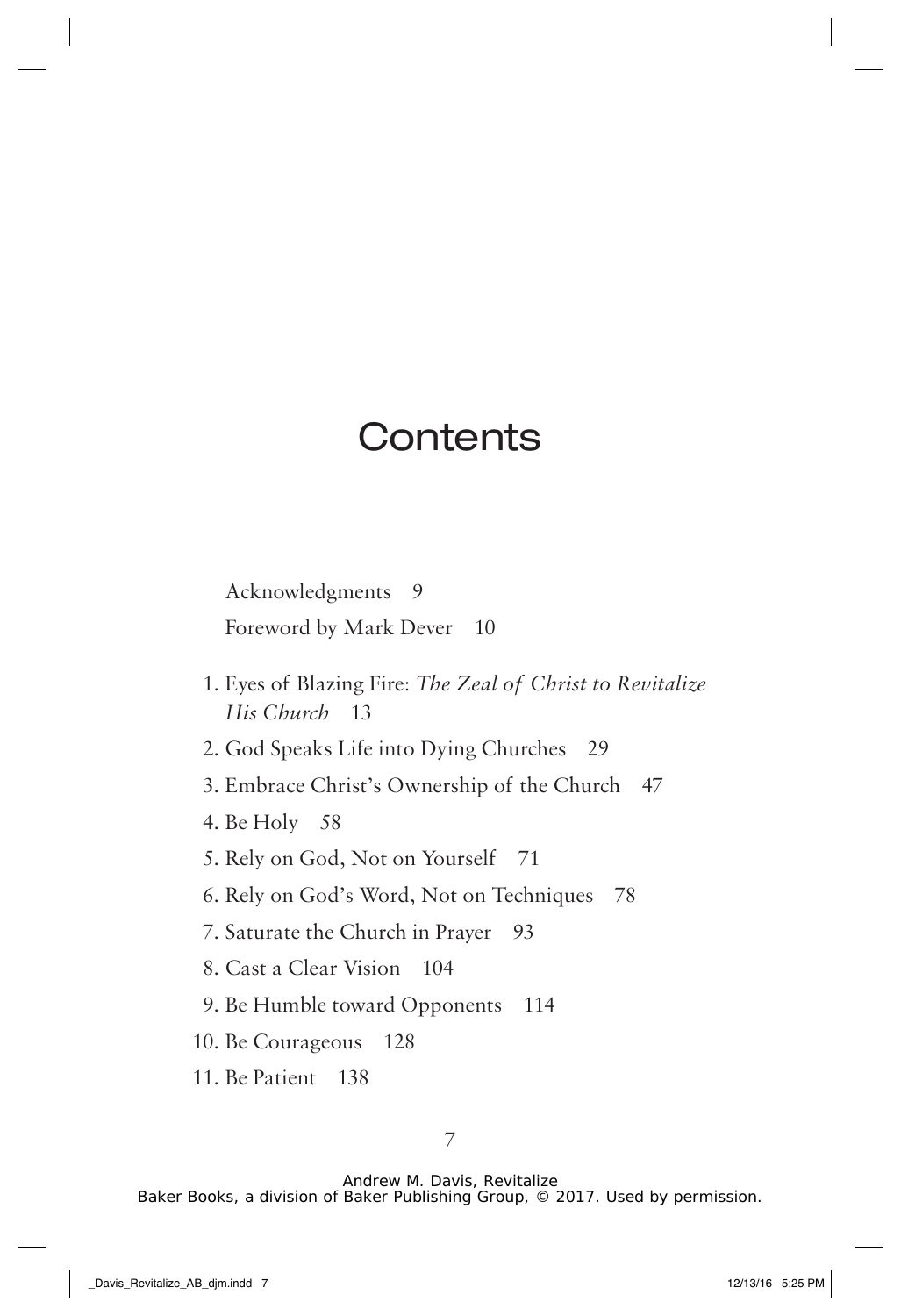#### *Contents*

- 12. Be Discerning 154
- 13. Wage War against Discouragement 162
- 14. Develop and Establish Men as Leaders 175
- 15. Become Supple on Worship 186
- 16. Embrace the Two Journeys of Disciple-Making 198
- 17. A Heavenly Celebration of God's Glory 212

Notes 215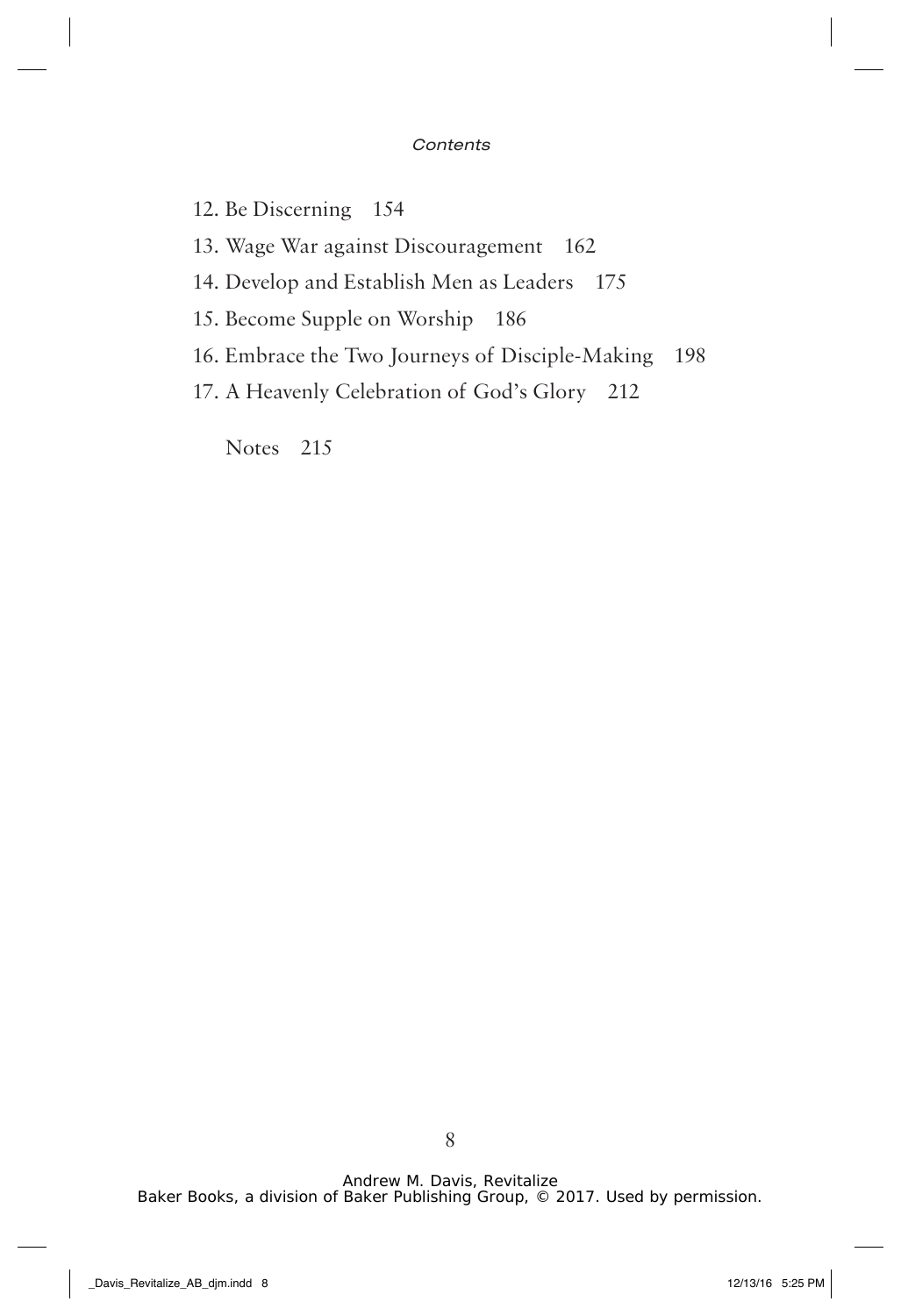# Acknowledgments

I am grateful to Mark Dever for the sound guidance on<br>healthy church life at the beginning of my ministry here<br>at First Baptist Church of Durham. I am also thankful<br>for the support of my wife. Christi, and the input from m healthy church life at the beginning of my ministry here at First Baptist Church of Durham. I am also thankful for the support of my wife, Christi, and the input from my co-laborer at FBC for seventeen years, Andy Winn, and from my fellow elders at FBC. I also want to acknowledge the help given by Anne Harford and Tom Knight in working to shape the final version of this book. I am grateful to God for all of you!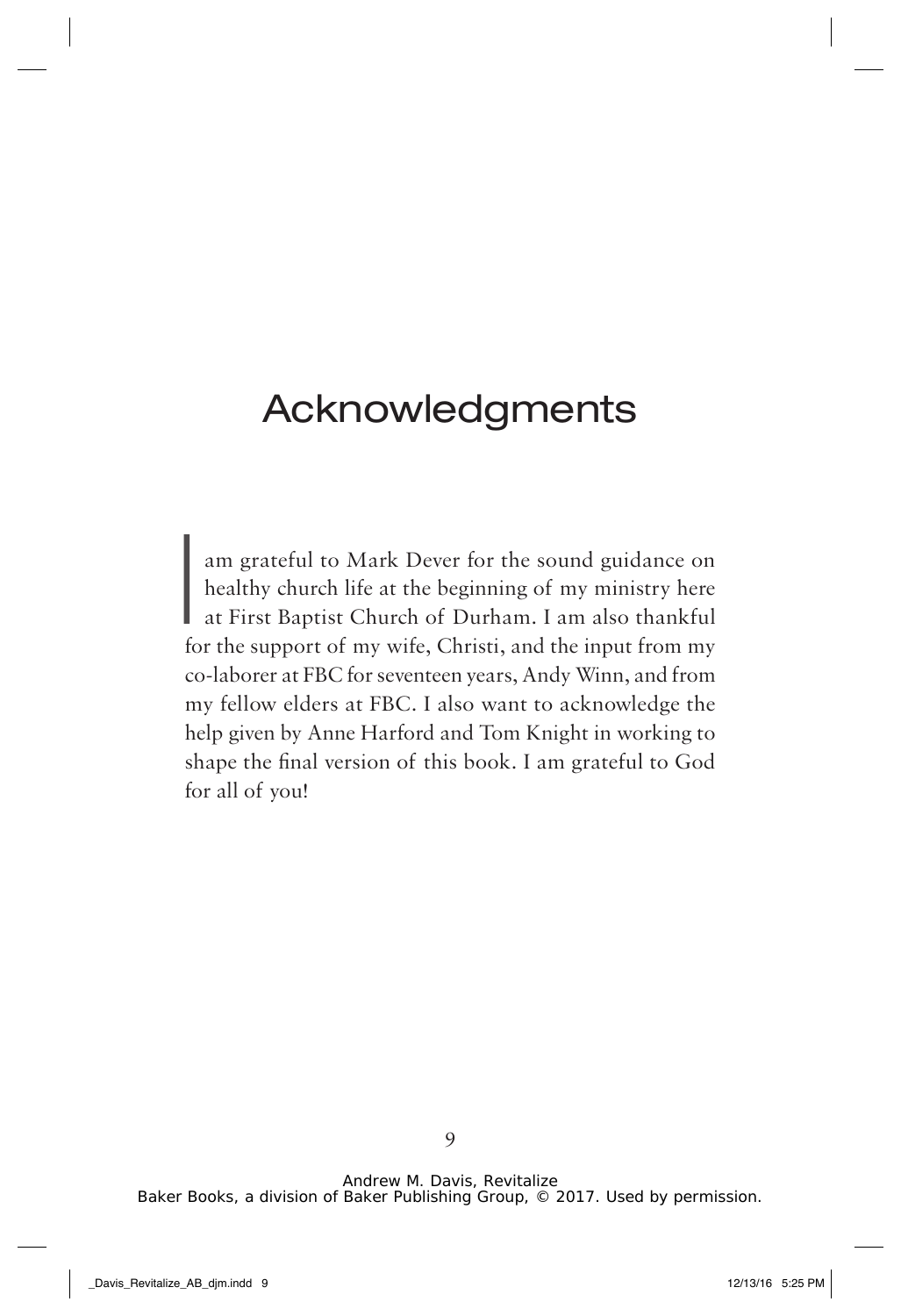# Foreword

I like this book. I like this book for a number of reasons.<br>I like this book because it exalts God. Andy Davis is both<br>ambitious and cautious—ambitious for what God might<br>do and cautious of any talk of what we can do in ou I like this book because it exalts God. Andy Davis is both ambitious and cautious—ambitious for what God might do and cautious of any talk of what we can do in our own strength. He is convinced that revitalizing a local church is not something he could do himself. He knows that such work is something that only God can do. And this book is clear on that.

I like this book because it is biblically and theologically sound and historically informed. And it's more than that. It is instructive. How many times does a pastor reach for a practical book and find the author is actually carefully and accurately instructing from the Bible? What a wonderful and, sadly, unusual find!

I like this book because the author understands both what the gospel is and what a church is. Those particular matters of theology that come to focus in the local church are clear in this book, and they are combined with lessons from the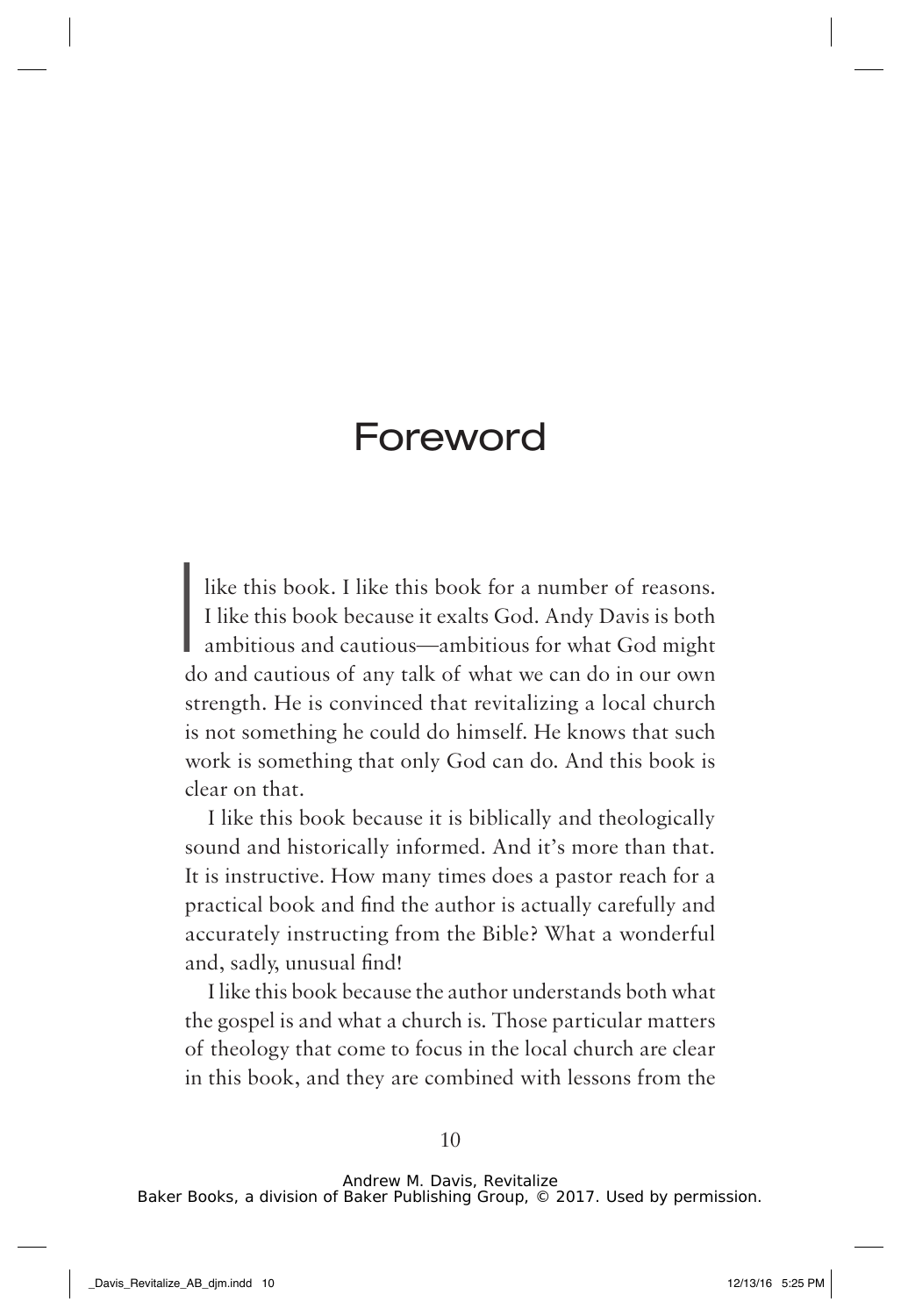#### *Foreword*

author's own life. Which brings me to another reason I like this book.

I like this book because it is practical. Some books wrap a single idea or two in 150 or 200 pages. This book is the opposite. Each chapter is stuffed full of ideas that local pastors will understand and can actually use. You don't need to attend special "Andy Davis seminars" to know how to apply the wisdom in this book. Davis's humility and humor help the reader relate to the lessons he has learned and shares.

I like this book because I think it will help pastors. It joins a fairly elite group of books—like C. H. Spurgeon's *Lectures to My Students* and D. Martyn Lloyd-Jones's *Preaching and Preachers*—that combine theology and practice as only a learned and experienced pastor can. Reading this book may well be one of the chief means God uses to not only prevent you from being fired or quitting but also bring new life to your local church. I'm pretty sure Satan won't want you to read this book!

Finally, I like this book because I like Andy Davis. I've known Andy for more than thirty years and have never failed to appreciate his love for God and his confidence in God's Word. I know the story he recounts here to be true. I got the phone calls and letters and had numerous personal visits through the years he describes. And all that he shares here is what I saw and knew in those years. It is a story of real dependence on God and humility so profound it allowed Andy to speak God's Word in confidence even while his flesh was trembling. He shares soberly the challenges but never crosses over into being melodramatic or self-important.

So read this book. Use it as a diagnostic tool in regard to your own church and ministry. It is a Christ-exalting and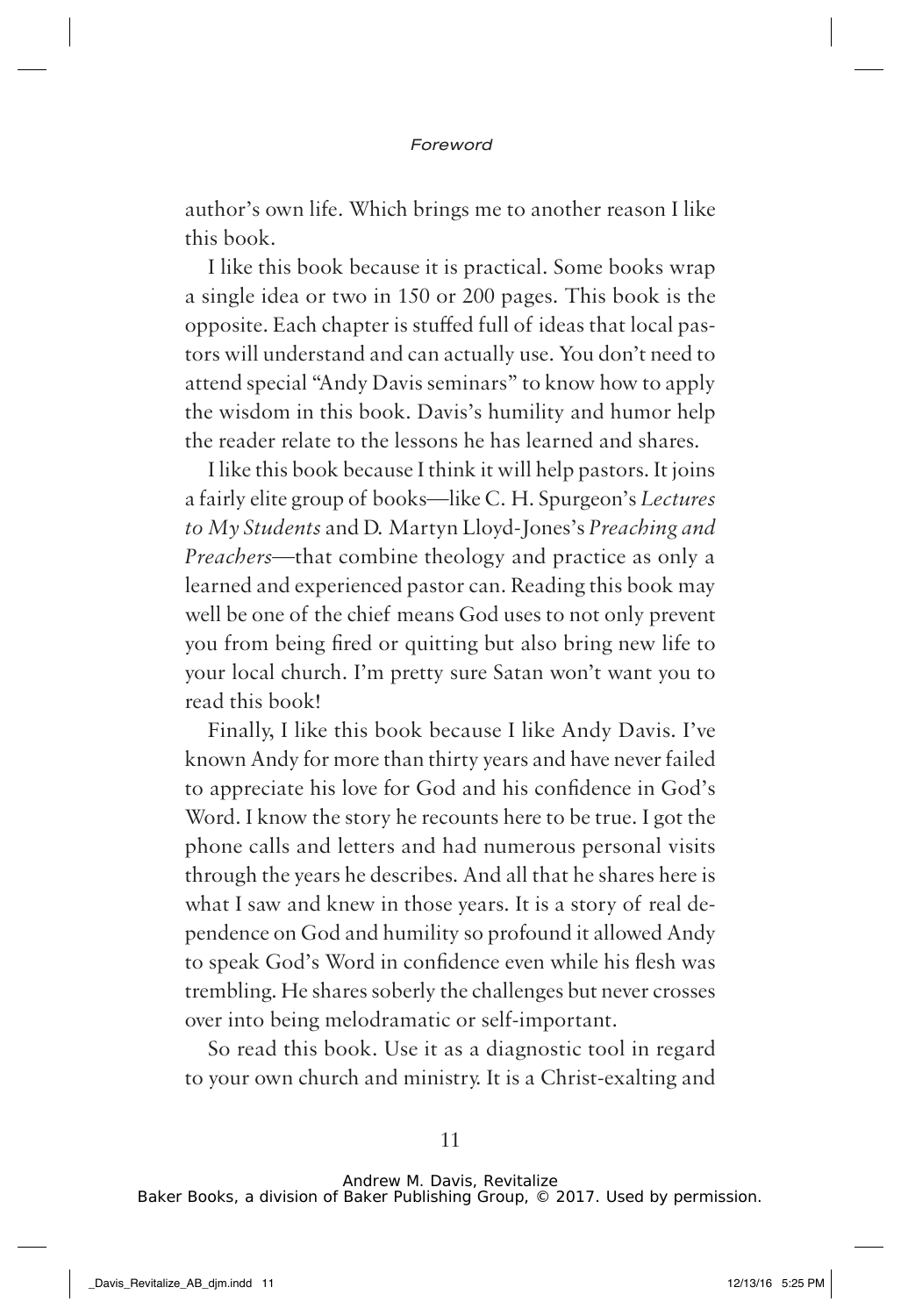## *Foreword*

pastor-encouraging read. Andy Davis's experience is marshalled to serve pastors. This is an important work on an important topic. It is a guidebook that may hold the secret to your own survival. Humility, wisdom, and love are all found in these pages, and you'll need all three to understand and apply the lessons in this book. God may use this book to answer your church's prayers for new life. I pray that is the case. Read and prosper, brother pastor. Read and prosper. And thanks, Andy, for living the life you describe here and for taking the time and effort to share it now with us.

> Mark Dever Pastor, Capitol Hill Baptist Church, Washington DC Reformation Day (October 31, 2015)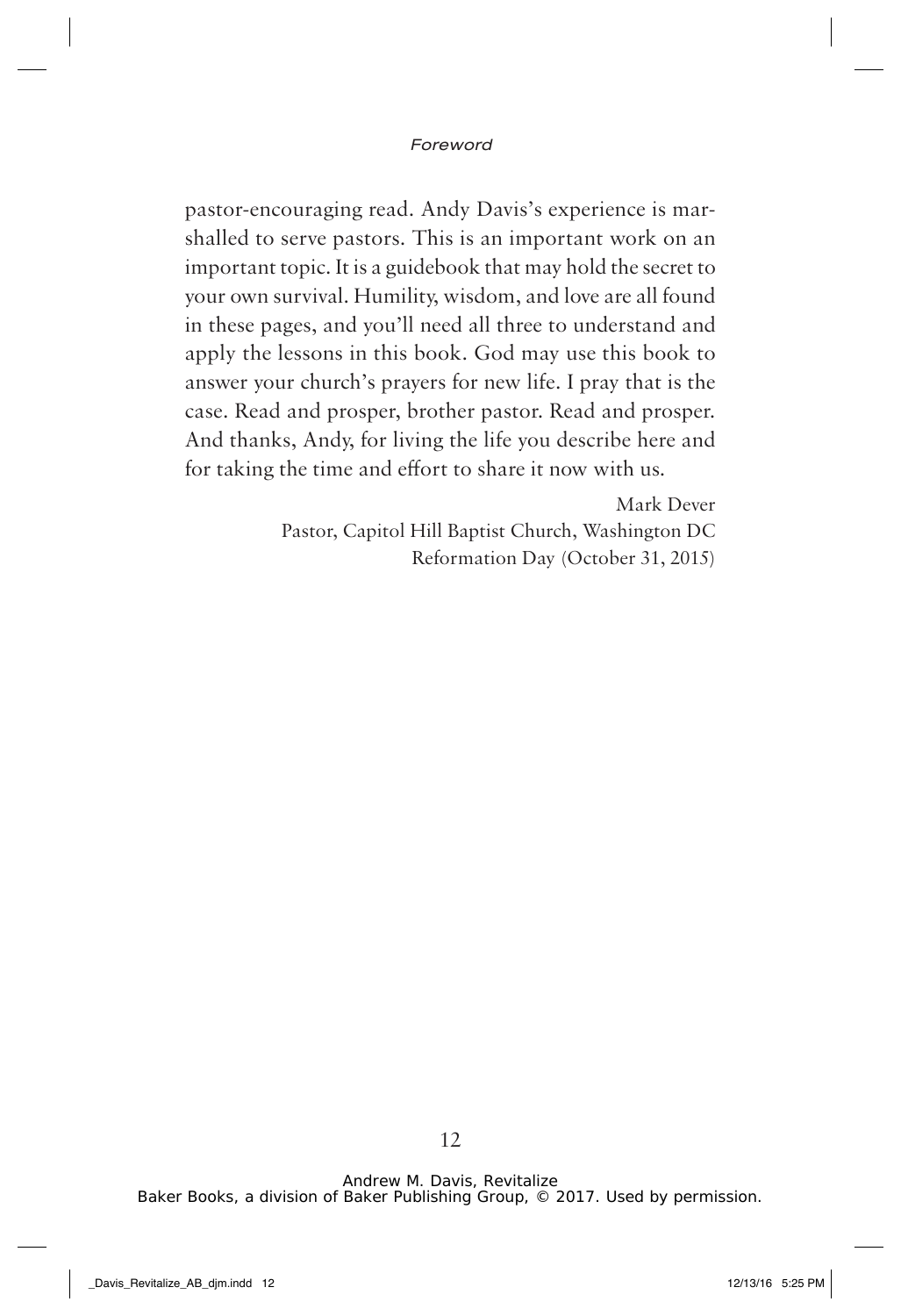1

# Eyes of Blazing Fire

*The Zeal of Christ to Revitalize His Church*

 $\begin{bmatrix} 1 \\ 2 \\ 3 \\ 4 \end{bmatrix}$ n the first chapter of Revelation, the apostle John has an awesome vision of the resurrected Christ walking among seven golden lampstands with eyes like blazing fire and his feet like burnished bronze. Christ is dressed in a priestly robe reaching down to his feet, with a golden sash around his chest. Perhaps most striking of all, Christ has a sharp double-edged sword coming from his mouth, and his voice is like the sound of rushing waters. In his right hand he holds seven stars. The seven golden lampstands represent the seven churches in Asia Minor: Ephesus, Smyrna, Pergamum, Thyatira, Sardis, Philadelphia, and Laodicea. The seven stars in his right hand represent the "angels" of these seven churches.

In Revelation 2–3, Christ speaks to each of these seven churches through their respective angels. His messages are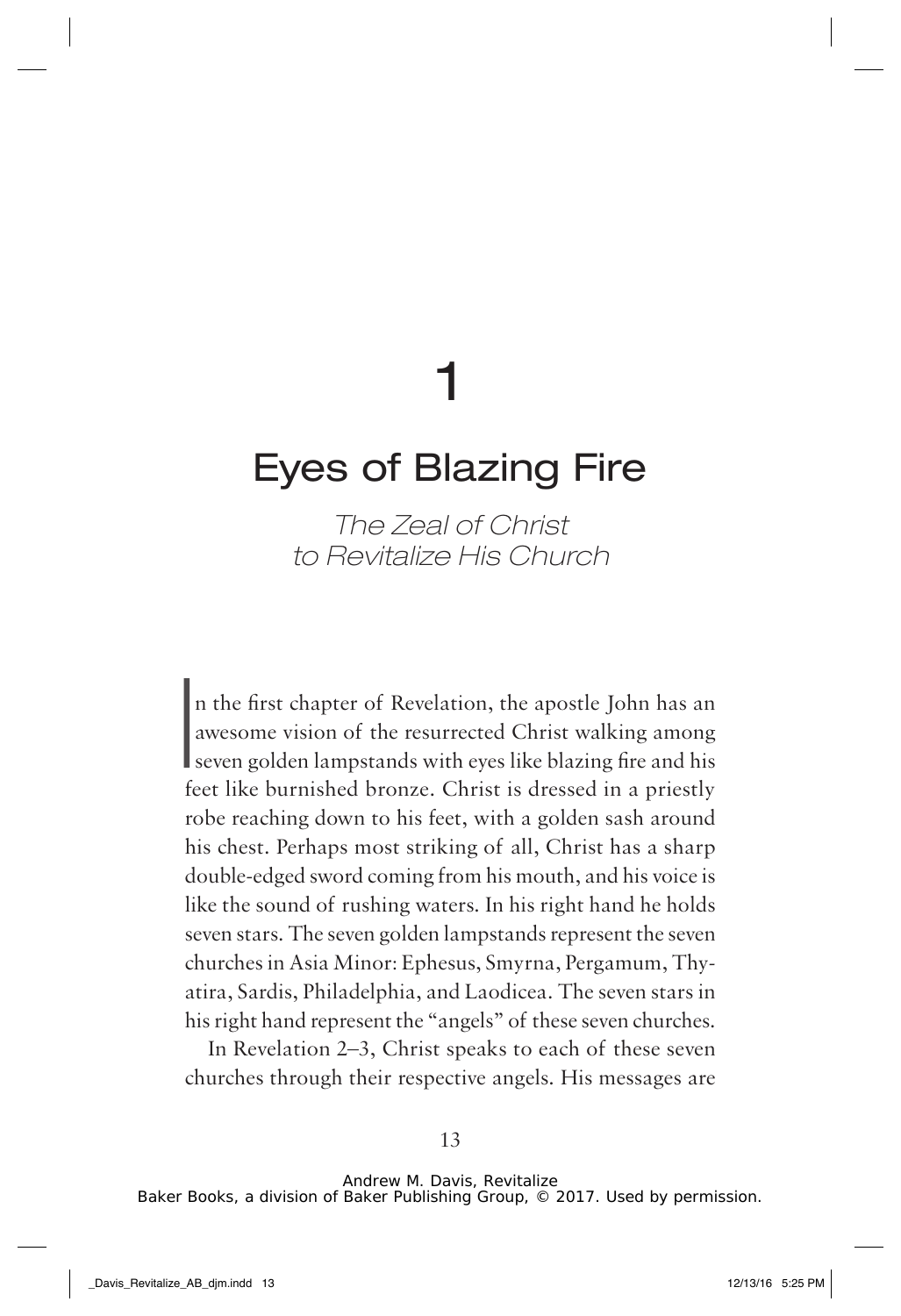powerful, personal, and specific, addressing the strengths and weaknesses of each local church and giving both warnings and encouragements about the future. These seven churches were real local churches that existed during John's time in Asia Minor, near the island of Patmos, where John was in exile. However, there is also a clear sense that they represent Christ's intimate knowledge of and concern for each local church around the world throughout every era of church history. That the churches are depicted as golden lampstands shows their immense worth coupled with their role as lights shining in a dark place. Christ's walking in the midst of these seven golden lampstands illustrates his active concern for the churches, as well as his vigilant and dynamic ministry among them. The seven angels in Christ's right hand illustrate his sovereign power over the pastors of these churches.**<sup>1</sup>**

How awesome, then, to see the resurrected Christ moving actively through these seven lampstands—tending them, dealing with their pastors, speaking words of comfort or rebuke to them. I submit that this vision, as well as the subsequent letters to the seven churches, represents Christ's ongoing work of church reformation. To some, Christ speaks words of commendation for their tireless labor, doctrinal accuracy, faithfulness in persecution, discernment of error, and hatred of compromise. To others, Christ speaks words of rebuke for their forsaking of their first love, doctrinal compromise, toleration of sinning members, worldliness, spiritual deadness, self-confidence in wealth, and lukewarmness. To all, Christ gives words of exhortation to continue in courageous progress in the gospel, to look to the sweet eternal rewards, and to hear the words God speaks to the churches by the Spirit.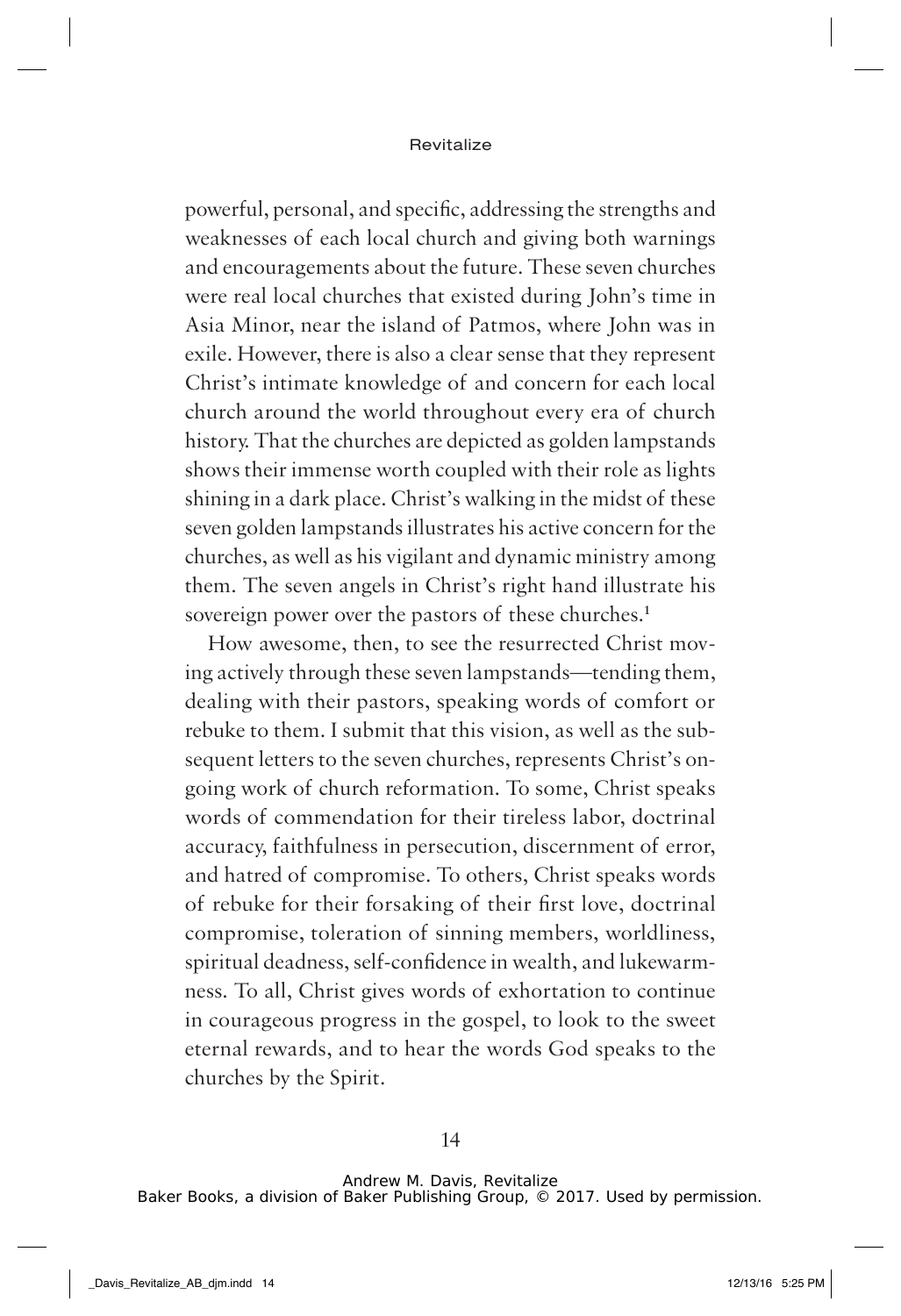Careful study of the letters to the seven churches provides powerful insight into Christ's zeal for the ongoing revitalization of the church in every age. Revelation 1–3 clearly indicates that the slide of local churches from health toward death has been an ongoing issue for twenty centuries. The church at Ephesus had forsaken its first love, and the Lord threatened to remove its lampstand if they refused to repent (Rev. 2:4–5). The removal of the lampstand is Christ's judgment on any church that, through sin, slides from life to death; Christ sovereignly removes them from the community, and they are gone. He has done this consistently throughout church history. Indeed, history indicates that by the third century, the church at Ephesus had possibly been removed. In any case, it was certainly gone by the time Islam had come to dominate that region of the world in the seventh century. False teachers infiltrated the church at Pergamum, and Christ threatened to come and wage war against them with the sword of his mouth (Rev. 2:14–16). The church at Thyatira was guilty of tolerating sexual immorality, and Christ threatened to throw any who sinned in this way on a sickbed resulting in death (Rev. 2:20–23). The church at Sardis was clearly in need of revitalization. Christ said, "You have the reputation of being alive, but you are dead." And he warned them, "Wake up, and strengthen what remains and is about to die" (Rev. 3:1–2). Perhaps no church of the seven so clearly fits into the pattern of revitalization as that one. The church at Laodicea was lukewarm, and Christ threatened to spew them out of his mouth (Rev. 3:15–16). Local churches have stood in need of revitalization from the beginning of church history.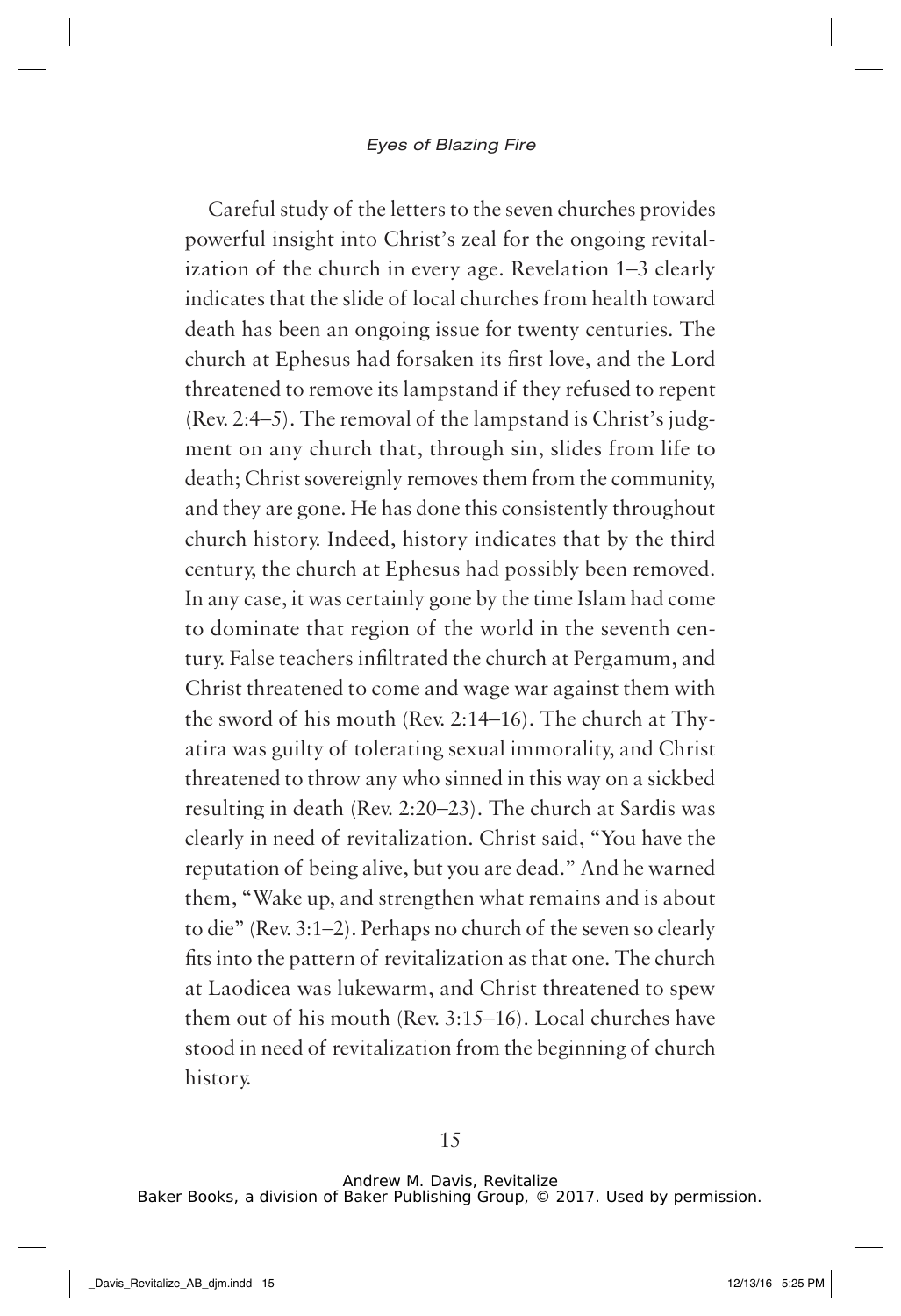Truly in the matter of church reformation, the Father is always at his work, even to this very day, while Christ too is working.

## Revitalization in Our Generation

The timeless message of Revelation 1–3 must be applied to churches in our generation. Every local church must listen carefully to what the Spirit says to *each* of these seven churches (Rev. 2:7, 11, 17, 29; 3:6, 13, 22). Christ is still walking among the seven golden lampstands with eyes of fire and a sword coming out of his mouth. His zeal for the holiness and fruitfulness of every local church is undiminished. This book is intended to be an instrument in his holy hands for the revitalization of churches all across America, and perhaps even around the world. My desire is to be an encouragement to brothers and sisters, and especially to elders (pastors), who are called to churches needing revitalization. I want to give them some of the insights and convictions the Lord has laid on my heart as I have traveled a journey of revitalization at First Baptist Church (FBC) in Durham, North Carolina. I yearn to root these insights and convictions in passages of Scripture. I also desire to illustrate them with real-life circumstances, both successes and failures, from my own experience. A clear connection between eternal Scripture and temporal circumstances can be a potent prescription for Christians who may be tempted to grow weary in their own journeys of revitalization.

The most powerful weapon in the hands of our Almighty Lord for the destruction of Satan's dark kingdom is a healthy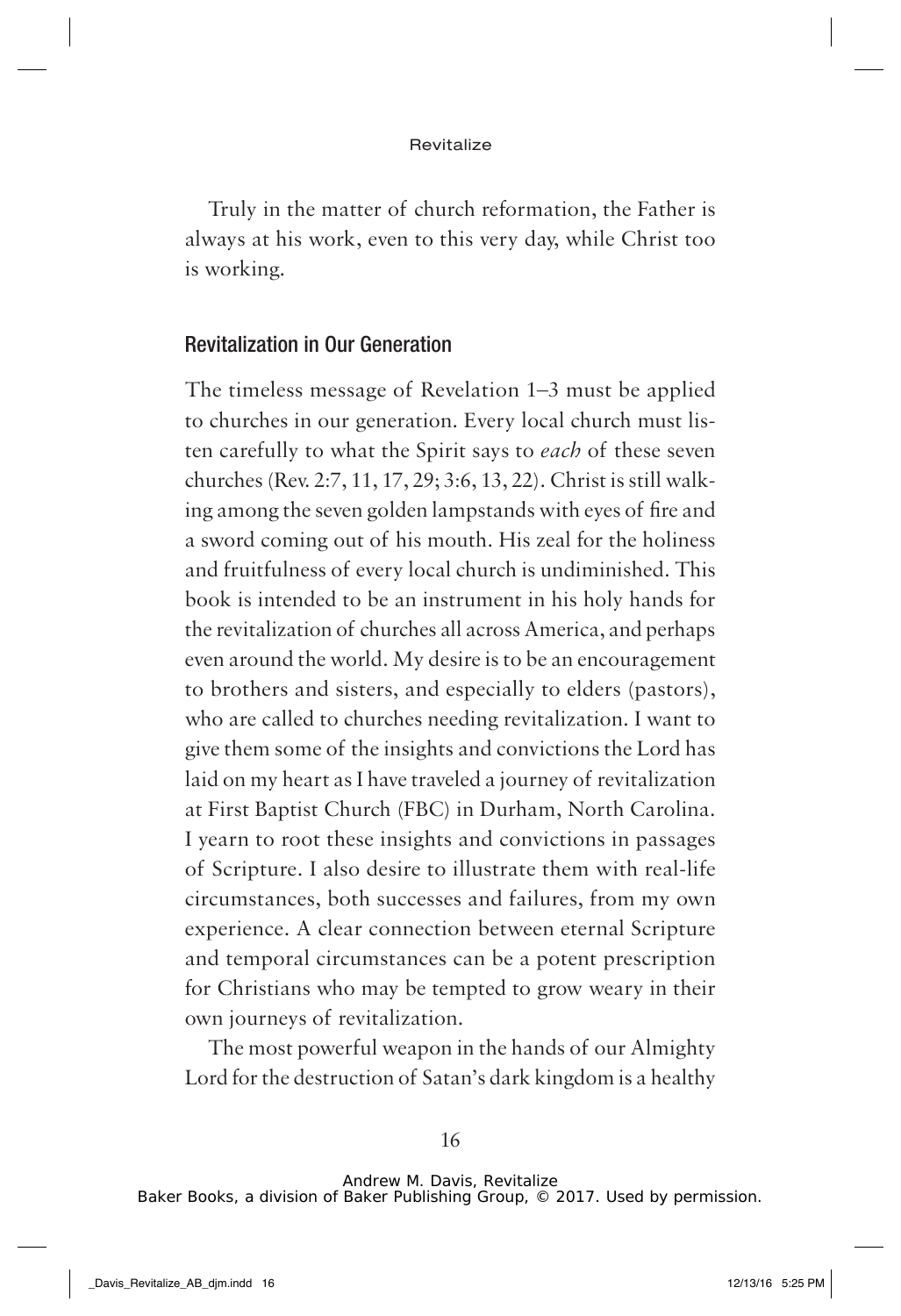local church. No one knows this better than Satan, and therefore it is expected that he will be vigorously active in fighting reform efforts made in specific local churches. The battle lines are drawn, the enemy is active, and the war is on! As I will discuss later, one of Satan's most powerful weapons is discouragement. He wants to deceive us into thinking that the slow descent of a local church into coldness, doctrinal error, lifeless fellowship, and nonexistent witness in the world is inevitable. He has planted his double agents in dying churches, and these wolves in sheep's clothing are some of the bitterest and most subtle enemies of the gospel. We must expect a fight and not grow weary as it becomes shockingly ugly. Christ is greater, and his Word is sufficient. The goal of a healthy, fruitful Great Commission church is well worth the suffering. This book is written from a deep yearning to equip you for that fight, strengthen your hearts with solid food from God's Word, and guide you with wisdom and clear strategies for victory.

The church scene of the West in the twenty-first century is not encouraging. Christianity is in a decaying orbit in its formerly positive relationship with surrounding culture. Christian views on salvation, the exclusivity of Christ, sexual morality, the sanctity of human life, the nature and permanence of marriage, and the like, are less and less accepted. The steep decline in the health and fruitfulness of many local churches is both a cause and an effect of this decaying orbit. Church health cannot be reduced to baptism, attendance, and budget statistics; however, such numbers can be important indicators of health or disease. The Barna Group has shown that, while the US adult population has grown 15 percent over the last fifteen years, the number of unchurched adults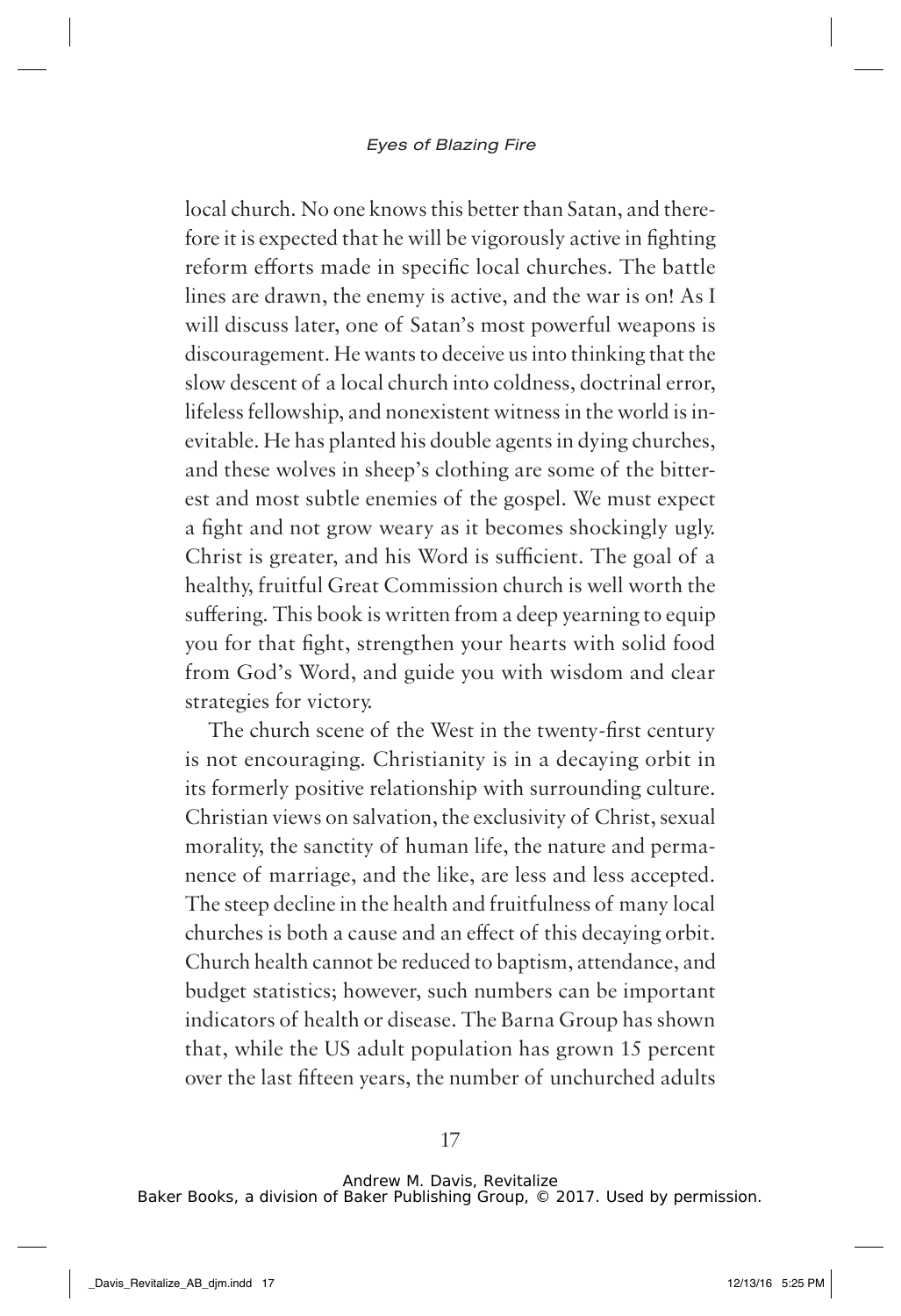has grown by 92 percent.**<sup>2</sup>** Mainline denominations (e.g., the United Methodist Church, the Evangelical Lutheran Church in America, the Presbyterian Church (USA), the Episcopal Church, the American Baptist Churches, the United Church of Christ, the Disciples of Christ, et al.) have been seriously in decline in these areas for decades—an aggregate picture of the death of many previously flourishing local churches. Even denominations that have many healthy local churches (like the one our church is affiliated with, the Southern Baptist Convention or SBC) still show a general decline in these areas, and many historically influential churches are in serious need of revitalization. Thom Rainer asserts that somewhere between eight thousand and ten thousand churches close every year.**<sup>3</sup>** The only remedies to this trend are church planting and church revitalization.

# Revitalization vs. Normal Pastoral Ministry

What is "revitalization"? How is it different from normal pastoral ministry in a healthy church? These are key questions. It is not true that every church needs revitalization, for if that were so, the word would lose its distinctive meaning and cease to be helpful. No church is perfect, and every church could grow in faithfulness to Christ. When later I list elements of a healthy church, every true believer in Christ will acknowledge that they long for growth in each of those elements in their local church. Conversely, when I list elements of a church that needs revitalization, it is possible that many healthy churches see some of these reflected in their church life. But there is a composite level of church decline discernible from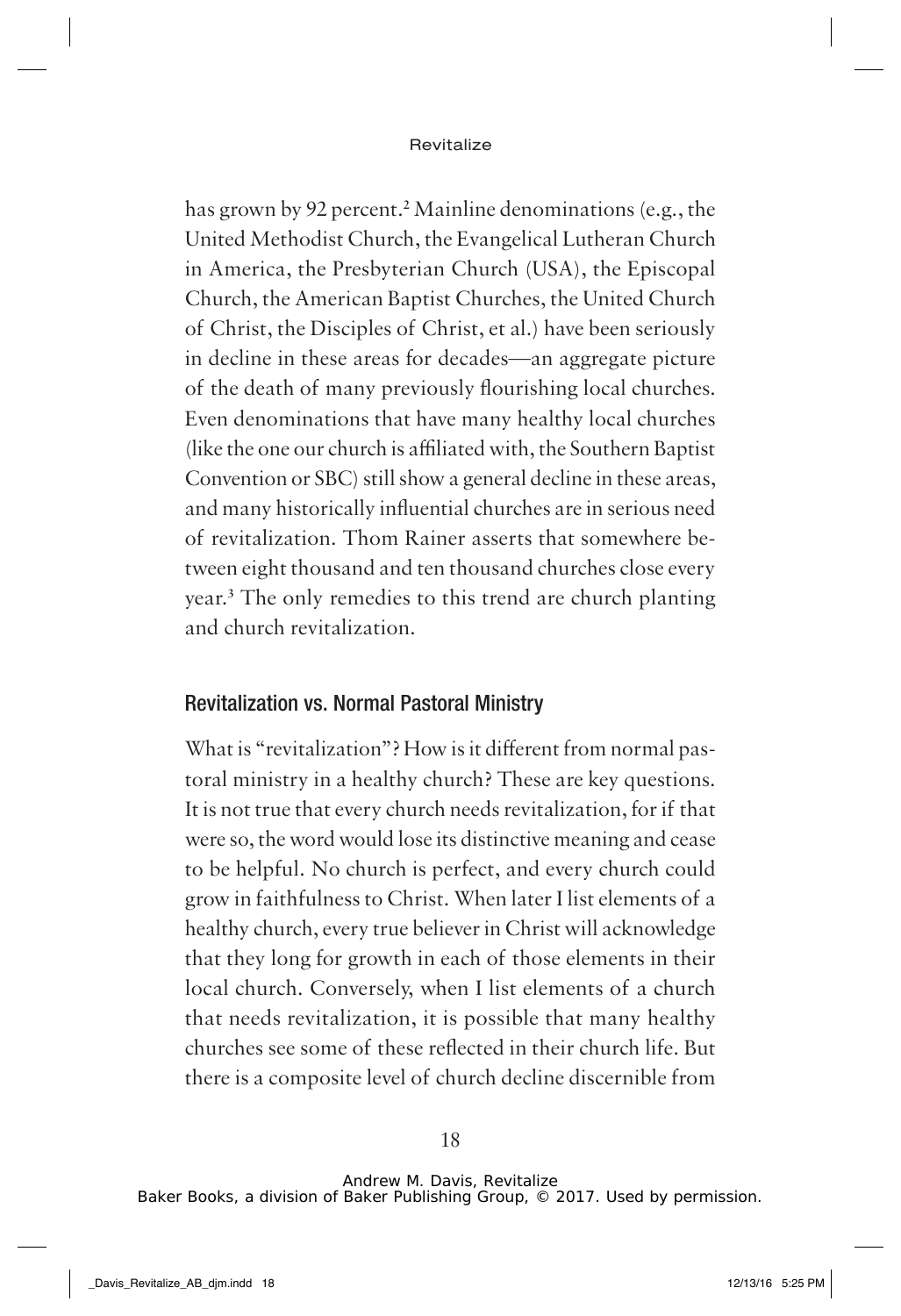the elements enumerated below that indicates when a church is in need of revitalization.

One of the easiest ways to measure church vitality is by counting heads—membership and baptisms/conversions. If those numbers are flat (plateaued) or declining each year, that church may well be unhealthy, sliding toward eventual death. Ed Stetzer of LifeWay Research based his book on revitalization, *Comeback Churches*, on studies of three hundred churches that (1) had plateaued and/or declined for five years (worship attendance grew less than 10 percent in a five-year period); and (2) had followed that plateau/decline with significant numerical growth over two to five years, including a membership to baptism (conversion) ratio of 35:1 or lower each year and at least a 10 percent increase in attendance each year.**<sup>4</sup>** Stetzer grounds the rest of his book on lessons learned by those three hundred churches. Much of the focus for the entire study centers around evangelistic fruit—what he calls being "missional."

However, numerical growth alone cannot be a measure of spiritual health. Some of the unhealthiest churches in the nation are characterized by the false doctrine of the prosperity gospel, but they are huge and growing numerically.**<sup>5</sup>** Conversely, some churches may be quite healthy in many respects and seeing steady fruit in evangelism but are actually shrinking in number because the godly leadership is culling bloated rolls of past members who, by their chronic failure to attend worship, are displaying in their lives that they most likely were not born again. Other churches might have a good number of people attending and might see some baptisms, but they are toxic in their daily life because of long-standing church politics and unhealthy attitudes and practices. Thus,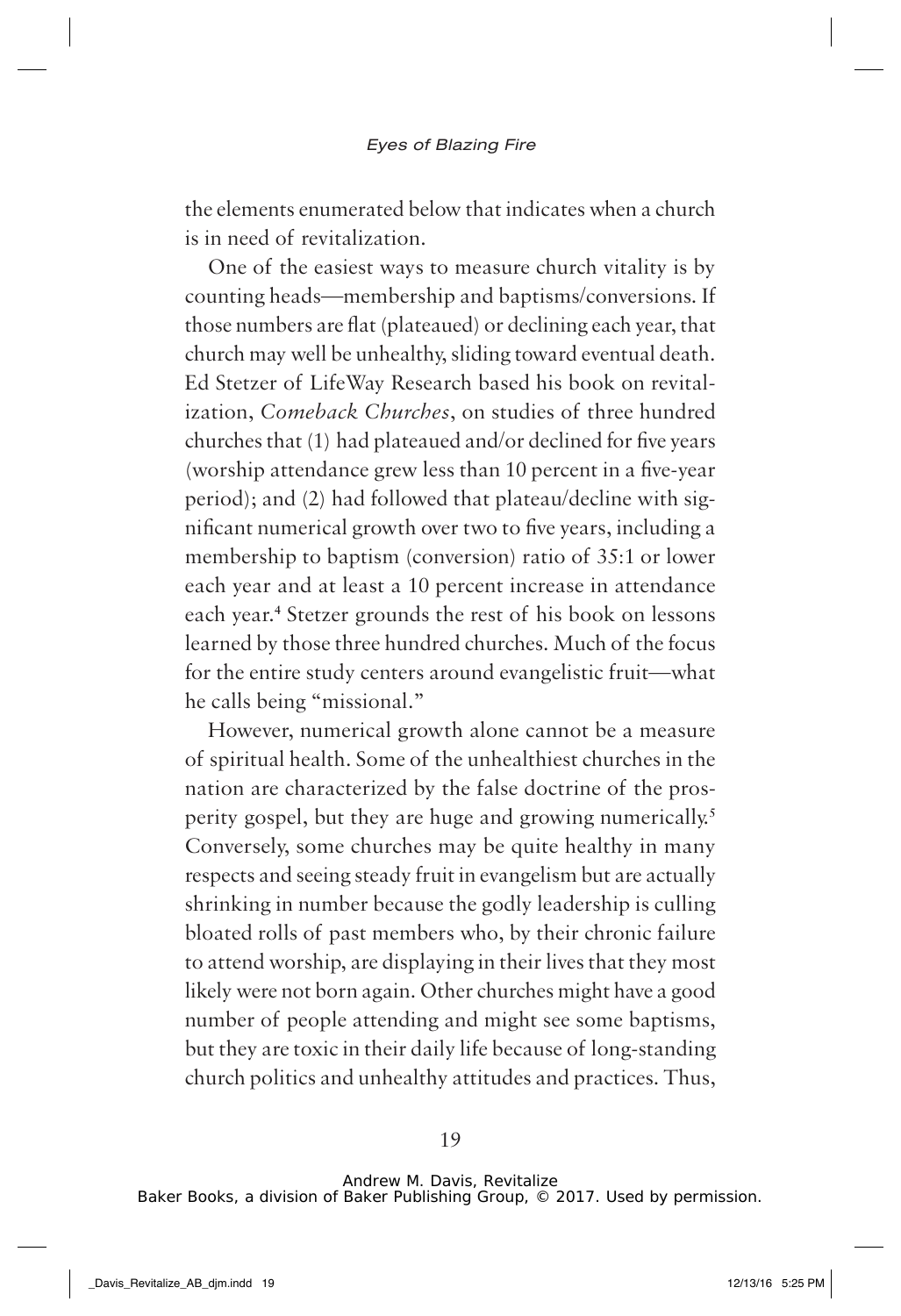applying the term *revitalization* requires wisdom and an array of factors must be taken into consideration.

In this book, we will use the word *revitalization* to describe the effort to restore by biblical means a once healthy church from a present level of disease to a state of spiritual health, as defined by the Word of God. I will establish an array of characteristics that define both a healthy church and an unhealthy church, by which church leaders can evaluate their local church. Churches in need of revitalization differ from healthy churches that simply need maturing in that toxic forces are at work that will make ministry there a particular challenge, and if left unchecked, will finally result in the death of the church.

# FBC: A Church in Need of Revitalization

One unforgettable Sunday morning at FBC—August 19, 2001—I began corporate worship by calling on the members of the church to repent. The church had elected a female deacon for the first time in its history, which would not be nearly as significant were it not for the fact that our polity at that time saw deacons as lay leaders with shepherding responsibility for the flock alongside the ministerial staff. Despite my church-wide teaching on the topic of gender and authority, and my efforts at the personal level to forestall this result, the church voted in a woman as a spiritual leader.

So I began worship by calling on all the people of FBC to repent—including myself. In the spirit of Daniel 9:7, I felt that all of us must take responsibility for FBC violating God's clear guidance that men should lead in a local church. My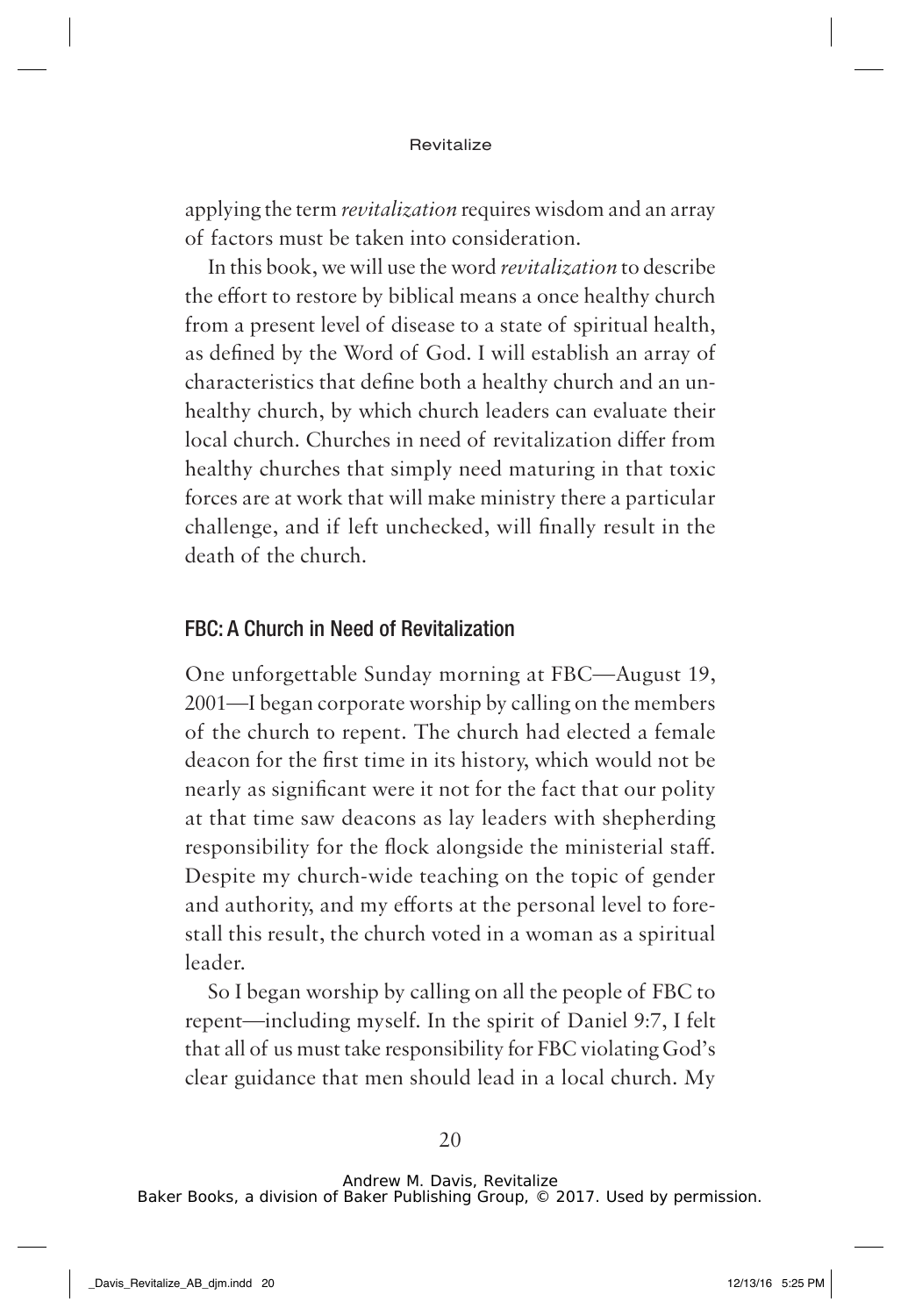call for repentance was an object of horror to many of the members of the church—they were outraged. In their minds, repentance is something you do only at the beginning of the Christian life and then never need to do again (a perversion of the "decisionism"/walk the aisle technique coupled with "once saved, always saved" doctrine). For them, it was as if I were saying, "Because you voted for a woman as a deacon, you are not Christians." But I did not believe that at all. Rather, I know that because of the power of indwelling sin described so clearly in Romans 7, a healthy Christian life is one of constant conviction over sin and repentance from that sin. For me, repentance is a daily, sometimes hourly necessity.

The journey that followed over the next ten years is the context in which the Lord taught me many lessons on church revitalization. FBC had entrenched power structures and unbiblical attitudes in many vital areas, including an unbiblical church government based on committees and democratic processes that resulted in unbiblical lay leadership for decades; a large number of influential members whose status as regenerate believers in Christ was at best suspect; a chronic pattern of running off godly pastors who had sought to minister well to the church; an unbiblical attitude toward money, with an unhealthy focus on the beauty of the building to the exclusion of missionary efforts; a poor discipleship program; a bad history of racism in dealing with the surrounding community; a clique of powerful lay leaders who considered it their responsibility to dominate church life in secular ways; and a large contingent of senior adults who had received little solid biblical training.

Despite all of that, FBC also had a remnant of extremely godly men and women who were praying and yearning for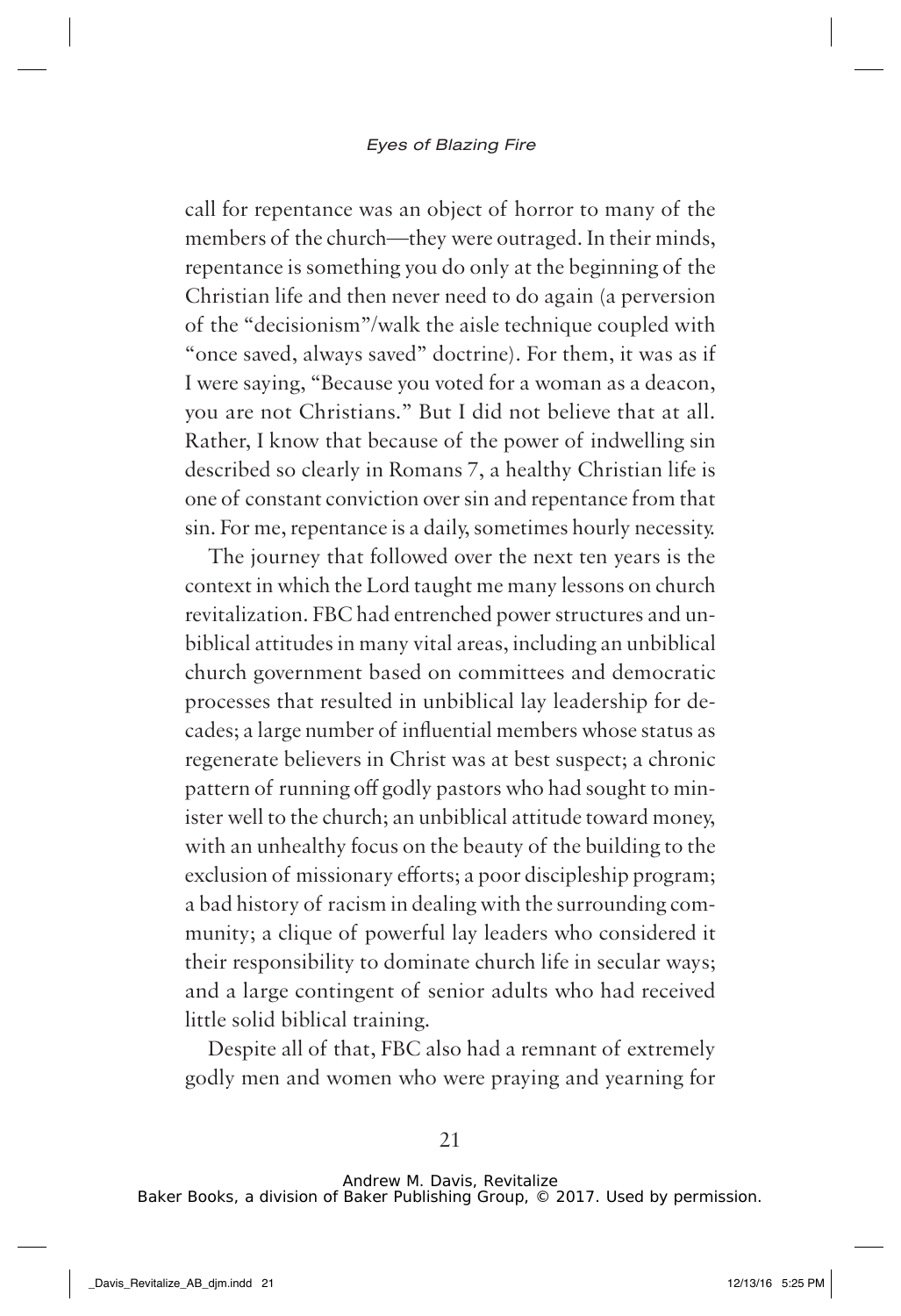the revitalization of their beloved church. Without them, I never would have survived the stormy years of war that would soon follow that call for repentance. This is as much their story as it is mine.

A church that stops reforming is dying. And a church that has been in that state for a long time will be rescued only by revitalization. As dangerous and painful as church revitalization can be, the far greater danger is *not* revitalizing. And FBC was a church very much in need of revitalization. In this book, I will seek to relate some of the lessons learned from FBC's journey from the toxic church I began pastoring in 1998 to the encouragingly healthy and fruitful church it is today. The lessons apply to pastors and church members who may be influential in moving their church toward spiritual vitality.

# Fourteen Lessons in Revitalization

The lessons that follow will each be the focus of an entire chapter, supported with Scripture and experiential anecdotes. Here they are in summary:

*Embrace Christ's ownership of the church*. Christ is the only One who shed his blood for the church (Acts 20:28); it is his, for he bought it at a price. A common characteristic of dying churches is an unhealthy sense of ownership of the church by its members and/or leaders. Some feel that because of their financial contributions or hours of service, *This church is mine*. Hence the power struggles. Beyond this, a revitalizing pastor can get sucked into similarly unhealthy thought patterns as he suffers and makes sacrifices for the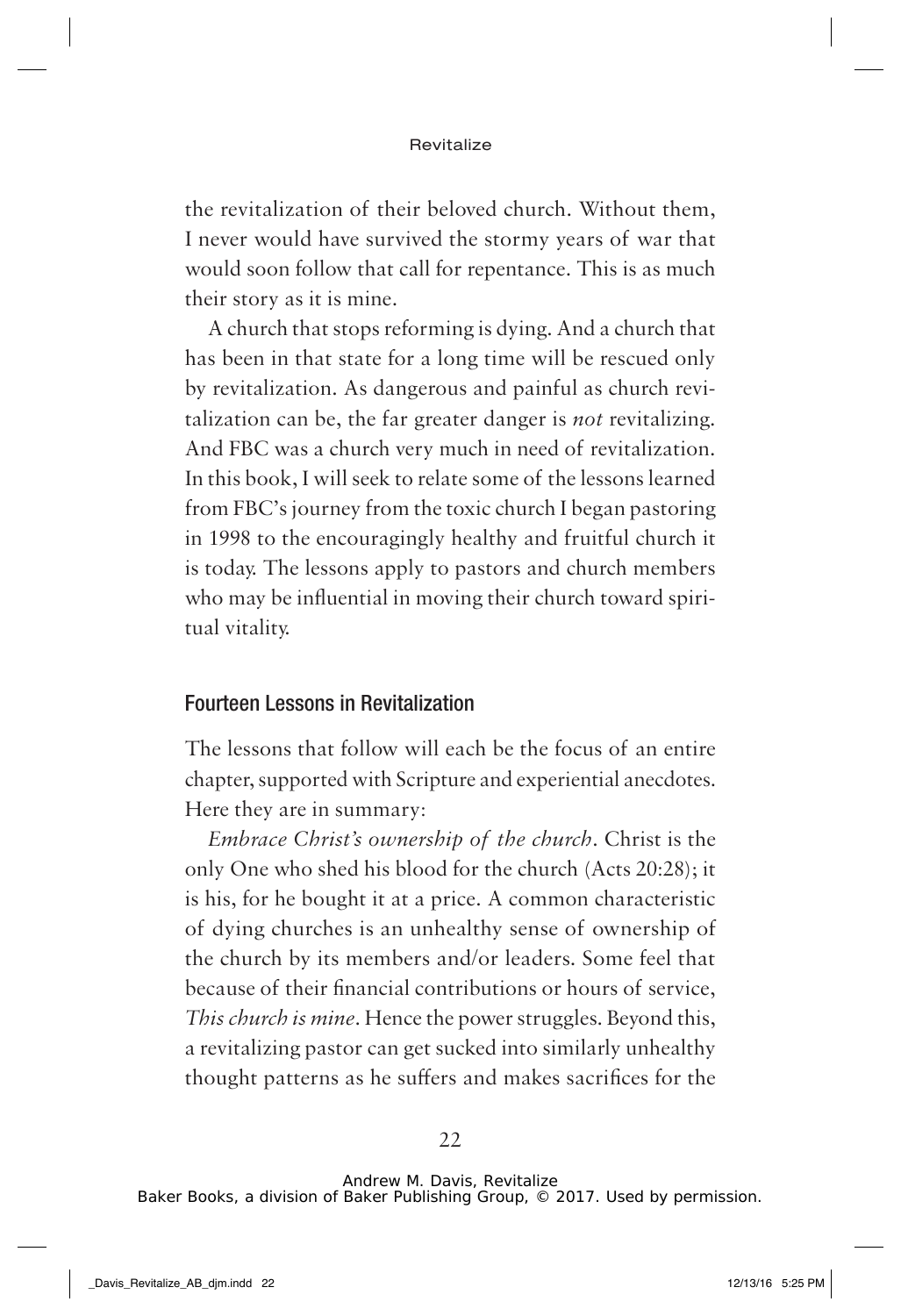church. We must embrace, by faith, that the local church is Christ's, and do all our ministry for his glory.

*Be holy*. Christ's eyes are blazing fire, and his garments are radiant with pure light, representing his perfect holiness. Likewise, the sword coming from his mouth represents his Word in its power to cut the tumor of sin from his church. Everyone committed to revitalization must seek total purity from sin in his life. He must submit his public and private life to the holy gaze of Christ and be humbled and convicted of sin, or he will be disqualified from leading the church toward vitality. Beyond this, he must lead the church to embrace sanctification—consistent growth in holiness by the power of the Spirit.

*Rely on God, not on yourself*. One of the greatest battles we face in life is learning to rely on God and not on ourselves. If we look toward the perilous journey ahead of us in church reform and then turn inwardly for the resources, we will think either we have what it takes or we do not. The first will result in arrogance; the second will result in despair. Arrogance and despair are two sides of the same coin: selfreliance. We must learn at every moment to look upward to God by faith and rely on his power to do the transformation.

*Rely on God's Word, not on techniques*. Church revitalization cannot be bought from a Christian bookstore. God's Word must be unleashed, not only weekly from the pulpit but also throughout every ministry and moment of church life. God's Word alone has the power to save souls and bring them to Christlike maturity.

*Saturate the church in prayer*. Prayer is essential to the revitalization of a dying church. Through prayer, we fully rely on God and acknowledge our powerlessness to effect the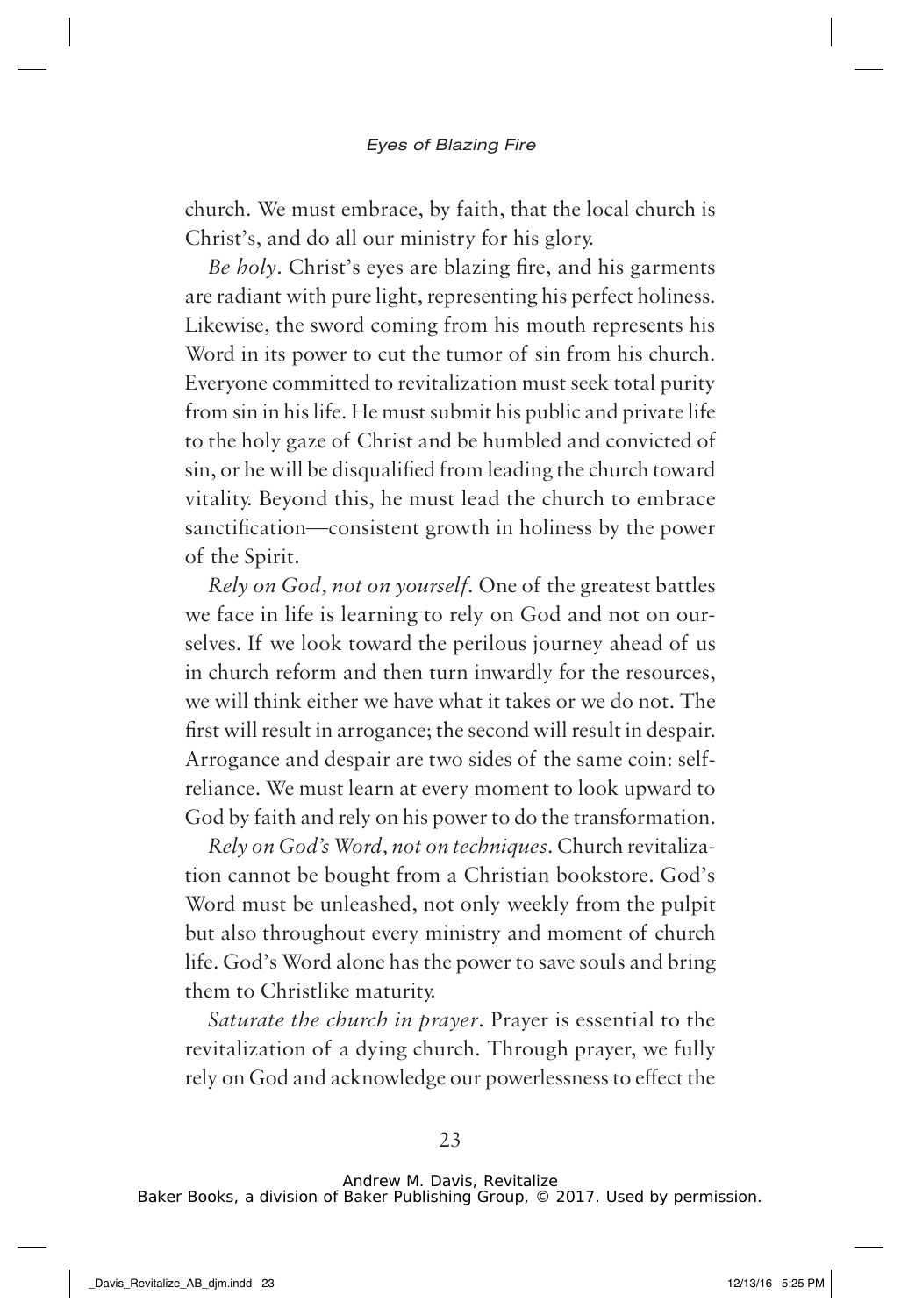many changes that will need to be made. Prayer changes us and also mysteriously changes things by the sovereign power of God. Pastors must personally become men of prayer more than ever before, and they must also call the godly together for fervent prayer, otherwise the church will not be revitalized.

*Cast a clear vision*. Leaders must make clear to the congregation what God wants the church to be—both in the big picture and in the details. This vision must come from Scripture and from the specific calling God places on that congregation. Leaders must powerfully cast this vision week after week to the church and lead the church toward it by the power of the Spirit and the ministry of the Word. Leaders must especially be effective in helping other key leaders see this biblical vision for the church.

*Be humble toward opponents*. "God opposes the proud, but gives grace to the humble" (James 4:6). In the struggle to revitalize a local church, it is easy to demonize opponents and slander them privately. It is easy to play political battles and lower your ethical standards, all the while forgetting that you are every bit as sinful as they are apart from the sovereign grace of God in Christ. God commands that we be humble and loving toward all who oppose us and allow his Word to transform them as it is transforming us.

*Be courageous*. Satan will fight the revitalization every step of the way and will use people to attack any who are working for the transformation of the church. Fear of man is one of the biggest snares that Satan casts on our path. Learning how to conquer our fear and live only to please God is vital, for the road ahead takes courage. Courage comes from the Word of God and the power of the Spirit. God also uses the examples of suffering heroes from church history to give us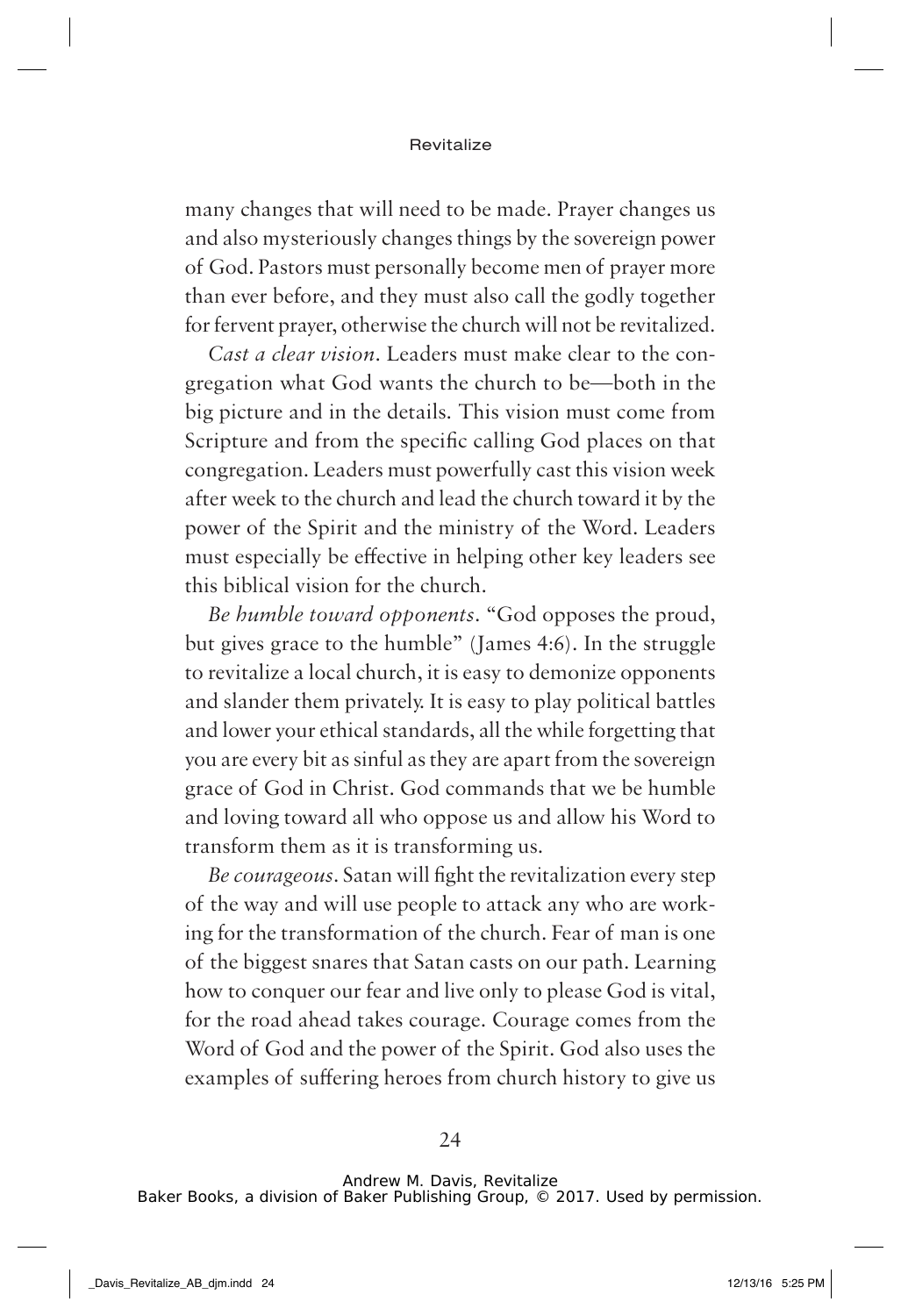the ability to stand strong in our day of testing. While the previous lesson says we must resist the temptation to be arrogant toward opponents, this lesson says we must resist the opposite temptation to be cowardly. When the time comes to act boldly, we must act!

*Be patient*. The work of church revitalization is slow, requiring a great deal of patience. It is fascinating how many of Jesus's parables are agricultural, likening the work of the kingdom of God to plants growing from the earth. In James 5, the farmer has learned to be patient, waiting for God to give the growth. In the same way, we must give God time to work in people's hearts by the steady progress of his Word.

*Be discerning*. The previous two points—be courageous and be patient—seem to be contradictory. When do we move out boldly and when do we wait on the Lord? Discernment is needed. Additionally, churches have notoriously squabbled over an array of minor points. It is essential that godly leaders be discerning regarding what issues are worth drawing a line in the sand.

*Wage war against discouragement*. One of Satan's primary weapons against a work of revitalization is discouragement. He is constantly whispering in the ear of key leaders in the church that the changes desired will never come to fruition. We must constantly be of good courage and know that our final victory is guaranteed and that our labor in the Lord is not in vain (1 Cor. 15:58). A godly leader must be so filled with hope and confidence in God that he can inspire the same in others.

*Develop and establish men as leaders*. This practical and biblical step was a strategic key to the revitalization of FBC Durham. It is also vital to God's overall strategy for the church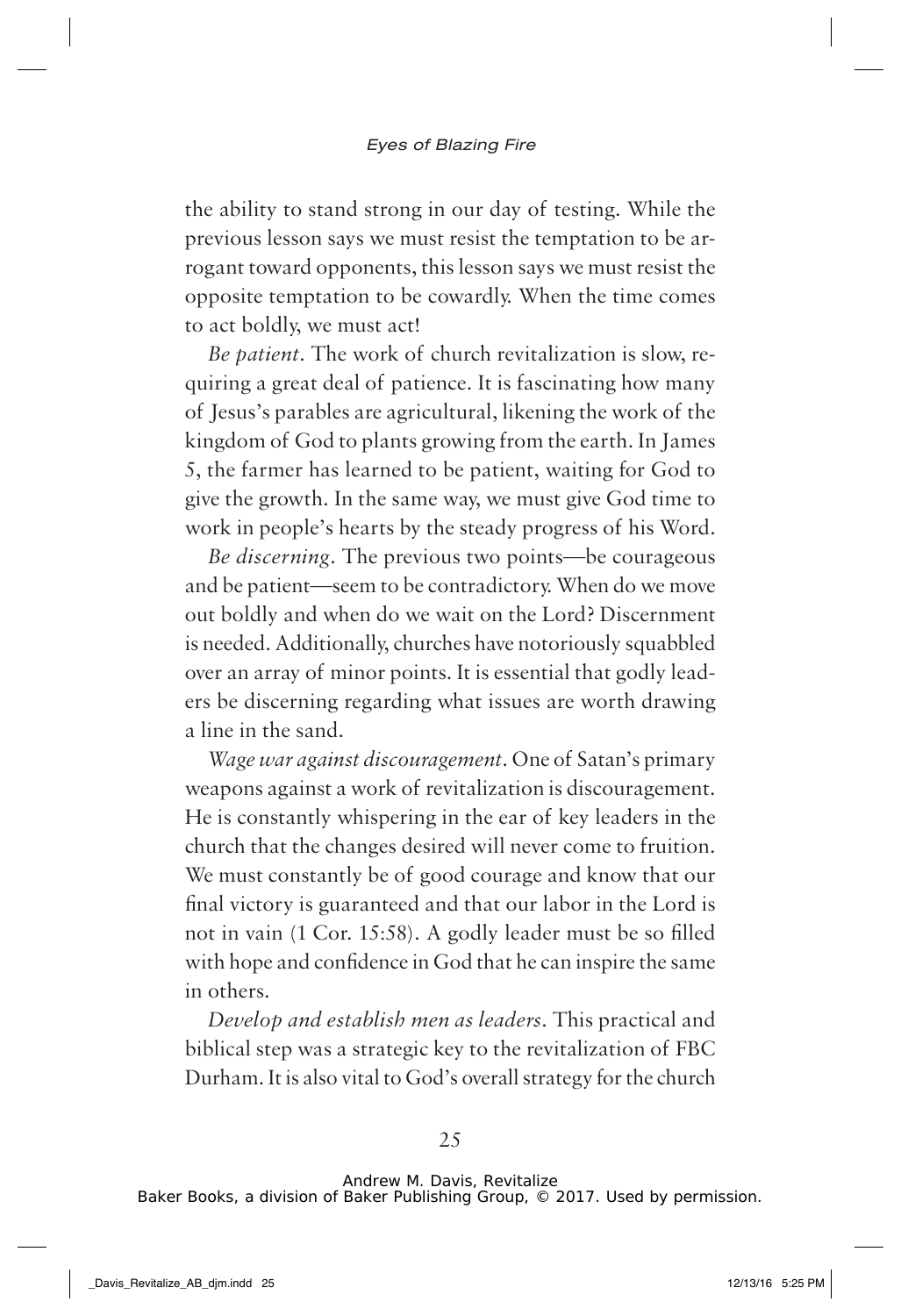in the world. God has entrusted the leadership of the church to men, and those men need to be identified, equipped, and empowered to lead. A single pastor, fighting on his own against the entrenched forces that have caused the church's decline, will almost certainly lose. As God raises up men to join him, the burdens of leadership and suffering become greatly lessened through sharing. Since God has ordained a plurality of elders to lead churches, even if that polity is not yet established, an early and provisional version of it during the revitalization phase is immeasurably helpful and a major step in the right direction.

*Become supple on worship*. Christ used a dual analogy of wineskins and patches of cloth (Matt. 9:16–17) to teach a clear lesson about the dynamic kingdom of God: stay supple, yield, stretch as God is making changes. Churches in need of revitalization are usually stuck in the past, in traditionalism, in "the way we've always done it around here." This is especially true in worship style. But the church that refuses to stay connected with surrounding culture musically will usually cease to be appealing to younger believers and will tend to age upward. Church leaders need to make clear distinctions between what is timeless in church life (e.g., the gospel, biblical doctrines, etc.) and what is temporary (e.g., choirs, pipe organs, specific hymns sung a specific way, etc.).

*Embrace the two journeys of disciple-making*. Christ has left us on Earth to glorify God by making disciples. Disciple-making comes in two discernable ways: the internal journey of growth into Christlike maturity and the external journey of worldwide evangelism and missions. These two journeys must be held in balance. A church that never sees lost people converted, baptized, and taught to obey Christ's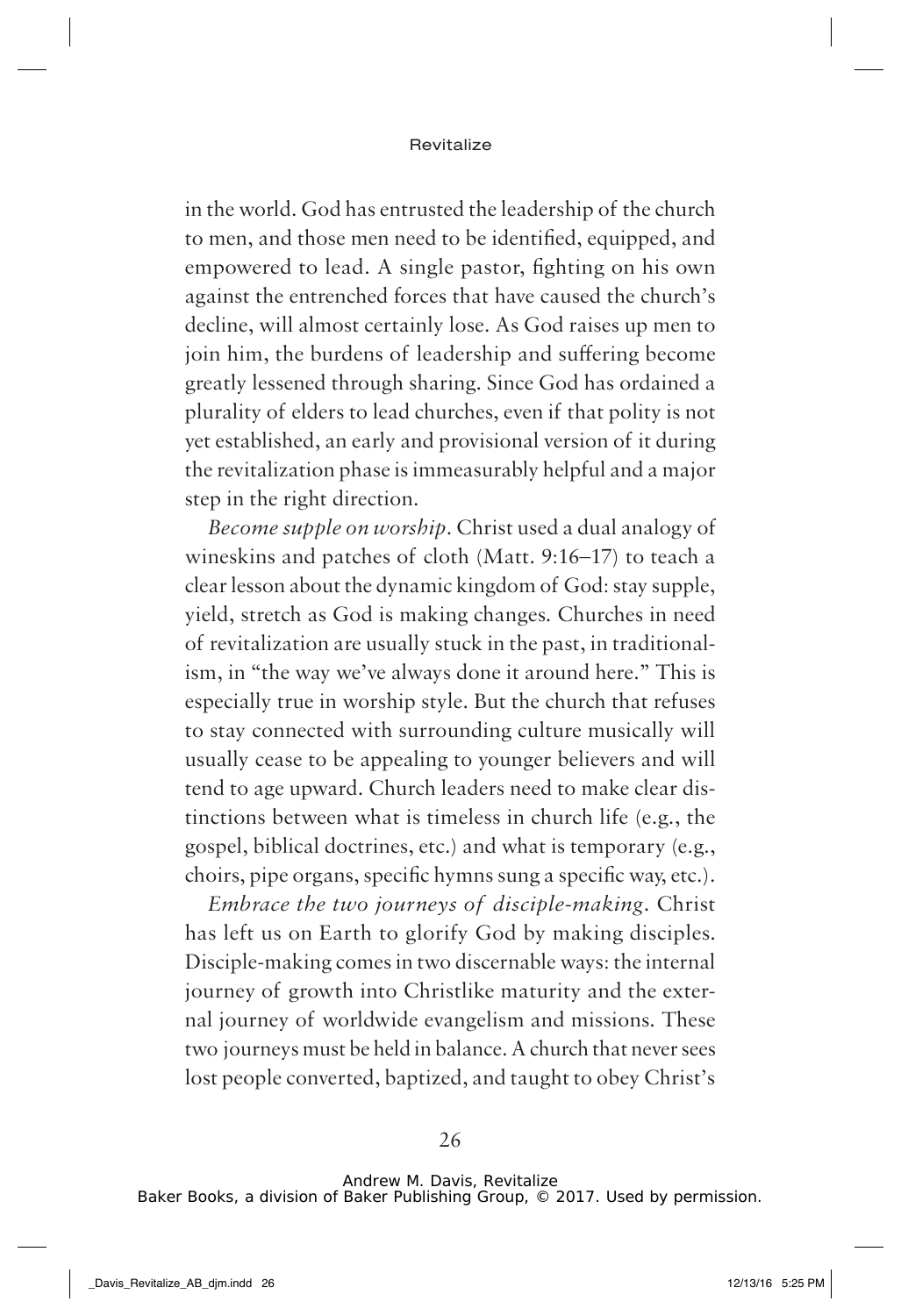commandments is a church that has died. Conversely, when revitalization starts taking hold, more and more members of the church will display a sacrificial heart for the lost in their prayers, conversations, and lives. This is a crowning element of all true works of revitalization. A pastor who yearns to see revitalization in a local church must make a steady appeal to God to work in him and the church a passion for the lost.

# May God Strengthen You for This Work

Some who read this book will be in dwindling rural churches with senior adults who are hardly contentious but also hardly motivated to do much beyond the status quo. Some will be in larger urban churches that have virulent factions ready for war. Some will be in churches that have been in numerical decline for years, with no clear indication as to why. Some will be in suburban settings with relatively new facilities that are unpaid for and debt that is strangling the church. Some will be in churches whose previous pastors have all but killed the church with immorality or wretchedly bad leadership. Some will be in churches in communities that are economically depressed and have seen a great migration to other locales with better employment opportunities. Some will be in "family chapel" churches dominated by the political and financial power of a single family or a small cluster of families who desire control rather than numerical growth. The variety of case studies of church revitalizations over the last thirty years could be enumerated at length. No one book can speak to the specific strategies and detailed sequences